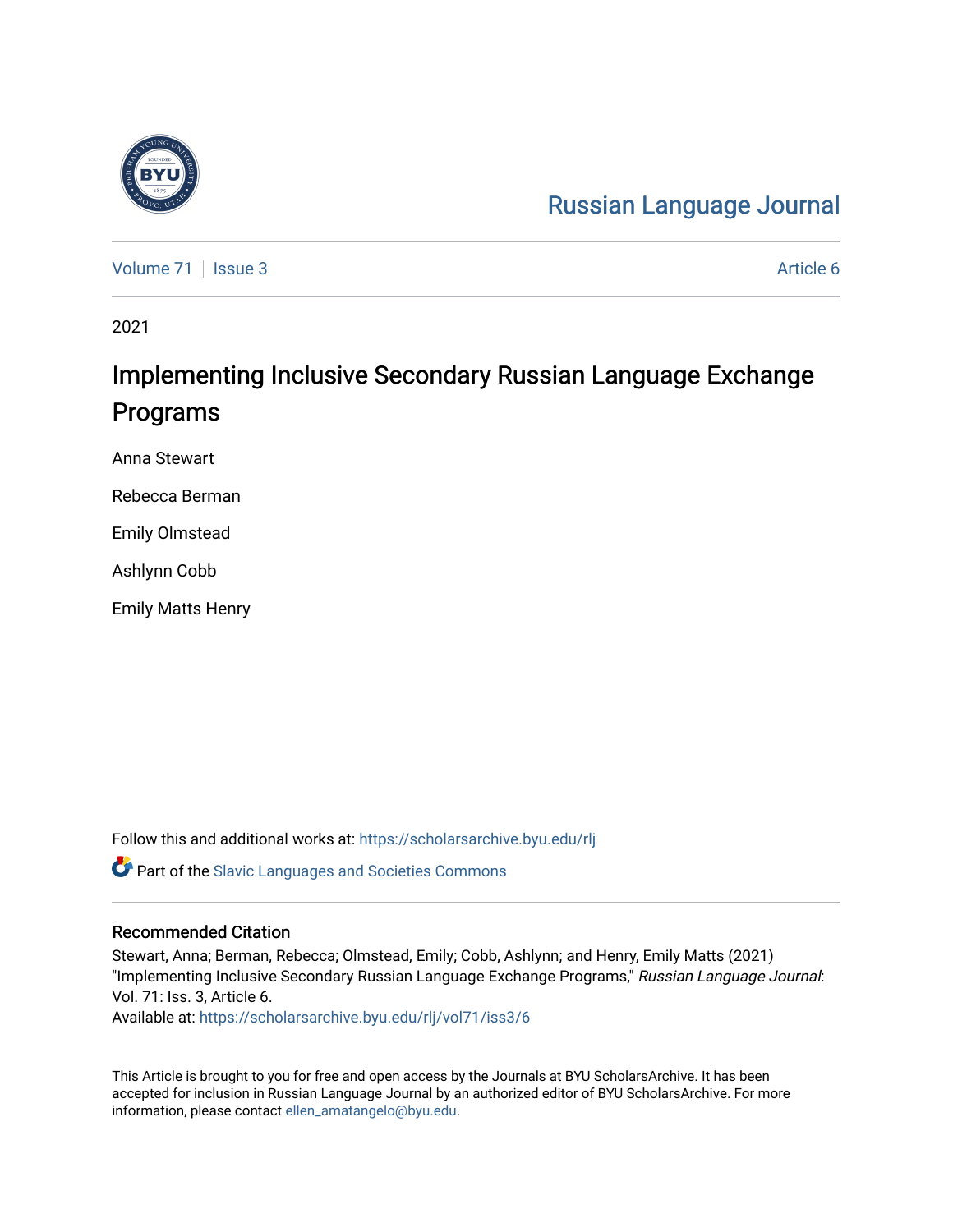# **Implementing Inclusive Secondary Russian Language Exchange Programs**

# **Anna Stewart, Rebecca Berman, Emily Olmstead Ashlynn Cobb, Emily Matts Henry**

#### **1. Introduction**

This discussion is a case study of the National Security Language Initiative for Youth (NSLI-Y) program's overseas and virtual Russian language offerings. The study also provides considerations and examples for embedding diversity, equity, and inclusion into the program design. Special attention is given to identifying Russian language opportunities for American high school students, expanding accessibility, centering program materials on inclusion, and embedding perspectives of the robust regional diversity within the Russian-speaking world into the NSLI-Y program. While the NSLI-Y program partners with many organizations in various locations, examples provided here focus on NSLI-Y programs implemented by American Councils for International Education, with a special focus on the summer and academic year programs located in Chisinau, Moldova, and on virtual programs.

#### **2. Background**

#### *2.1 Overview of NSLI-Y and Russian programs*

National Security Language Initiative for Youth (NSLI-Y) is a program offered by the U.S. Department of State's Bureau of Educational and Cultural Affairs to promote critical language learning among American youth. NSLI-Y provides merit-based scholarships to high school students to participate in summer and academic year immersion programs. NSLI-Y immerses participants in the cultural life of the host community and provides intensive language instruction for eight different languages.

The goals of NSLI-Y are (1) to improve Americans' ability to engage with people through shared languages, (2) to develop a cadre of Americans with advanced linguistic skills and related cultural understanding who can use their skills to further international dialogue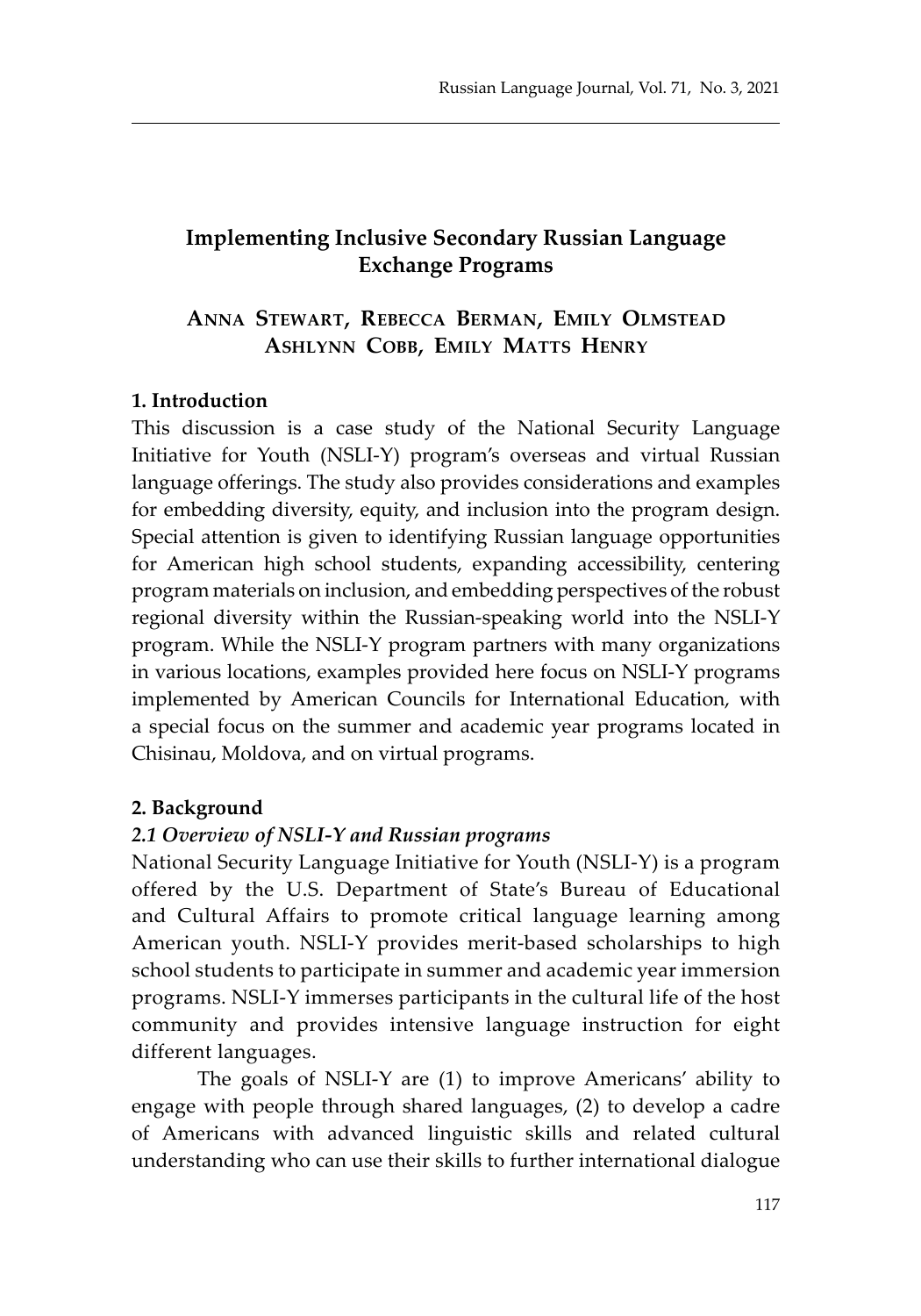and compete effectively in the global economy, (3) to provide a tangible incentive for learning and using foreign language by creating overseas language study opportunities for U.S. high school students, and (4) to spark a lifetime interest in foreign languages and cultures among American youth.

American Councils for International Education<sup>1</sup> is the lead organization in the administration and implementation of NSLI-Y, working in close collaboration with the U.S. Department of State and other partner organizations.<sup>2</sup> NSLI-Y strives to continually improve its program and better support a diverse student body ("Diversity and Inclusion," n.d.).

## *2.2 Russian program locations and delivery*

NSLI-Y overseas immersion programs were implemented for Russian language learning in 2009. Summer and academic year immersion programs were based exclusively in the Russian Federation until 2014. Additional program sites in Estonia, Moldova, and Latvia were added in 2014 and 2015. NSLI-Y staff have deliberately designed the program to allow for the highest degree of Russian language immersion possible and, in the locations outside of the Russian Federation, to acknowledge other languages regularly spoken in those countries. In 2021 or 2022, Russian overseas language programs are expected to be offered in Kyrgyzstan and Kazakhstan. NSLI-Y supports students with various Russian language proficiency levels; some sites are dedicated to students with higher proficiency, and some are intended for novice speakers. Since 2009, approximately ninety participants have studied annually in Russian summer programs and fifteen in academic year programs. While overseas programs were suspended in 2020 due to COVID-19, the same number of participants were supported virtually.

In 2019, NSLI-Y launched Virtual NSLI-Y to provide introductory language and cultural learning experiences through virtual exchange. Virtual NSLI-Y programs are led by qualified language teachers in class sections of approximately ten students who are located throughout the U.S. Russian was one of four languages offered in the pilot effort in 2019– 20 and was provided again in the second program cycle, in fall 2020. Over

<sup>&</sup>lt;sup>1</sup> Organization information can be found at https://www.americancouncils.org/.

<sup>&</sup>lt;sup>2</sup> Program information can be found at https://www.nsliforyouth.org/.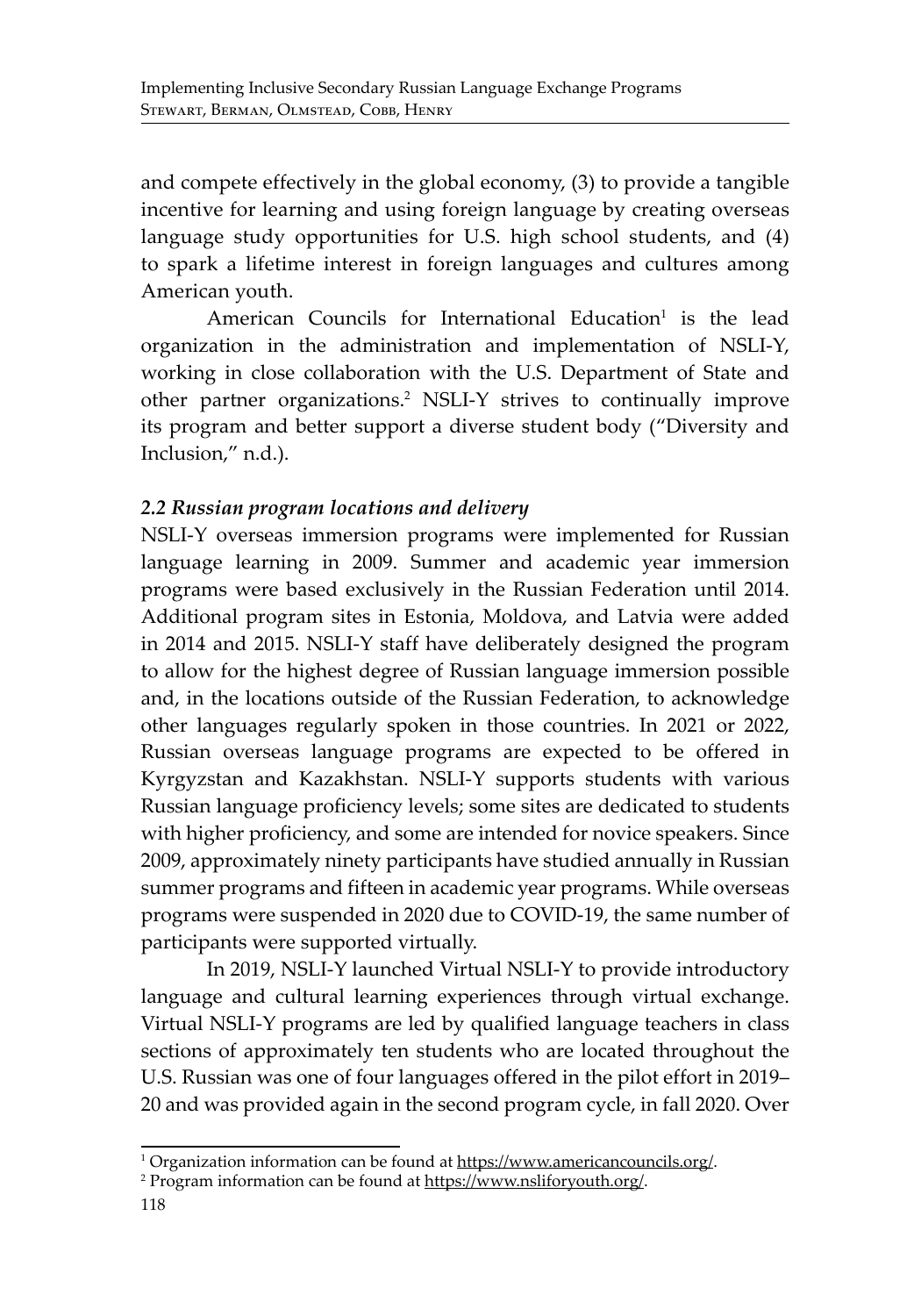forty students have studied introductory Russian since the program's inception in fall 2019.

#### **3. Program evaluation methods**

NSLI-Y administrators at American Councils for International Education coordinate closely with the U.S. Department of State and partner organizations on the program's evaluation activities. Evaluation activities are as follows:

- (1) NSLI-Y participants complete pre- and post-program surveys.
- (2) Teachers facilitate independent assessments.
- (3) NSLI-Y participants complete post-program Oral Proficiency Interviews (OPIs).
- (4) Providers, participants, and alumni supply written reports.
- (5) NSLI-Y alumni complete biannual surveys to assess impacts and outcomes.

Participant surveys are one of the primary tools used to gather data on program effectiveness, including cultural learning and impact on motivation to study languages. Surveys also measure participant satisfaction, attitudinal and behavioral changes (participant and host), institutional adjustments, and materials development and related issues.

Language proficiency gains are also measured through assessments at the host institutions by language teachers and relevant exams in the host countries (i.e., TORFL, if applicable, particularly during academic year programs). All participants, excluding Virtual NSLI-Y participants, are required to complete an OPI post-program; participants with experience in the target language are required to complete a diagnostic OPI pre-program.

American Councils conducts a survey of all alumni every two to three years to assess the program's long-term impacts, outcomes related to program goals, and changes in attitudes and behaviors.

#### **4. Inclusive approaches: Accessibility considerations**

In NSLI-Y's overseas locations, including Russia, Eastern Europe, and Central Asia, infrastructure and resources may not be readily available for students with disabilities. Possible challenges in Russian-speaking environments include environmental and attitudinal barriers for people with disabilities as well as concepts of classroom accommodations that may be different from accommodations in U.S. classrooms.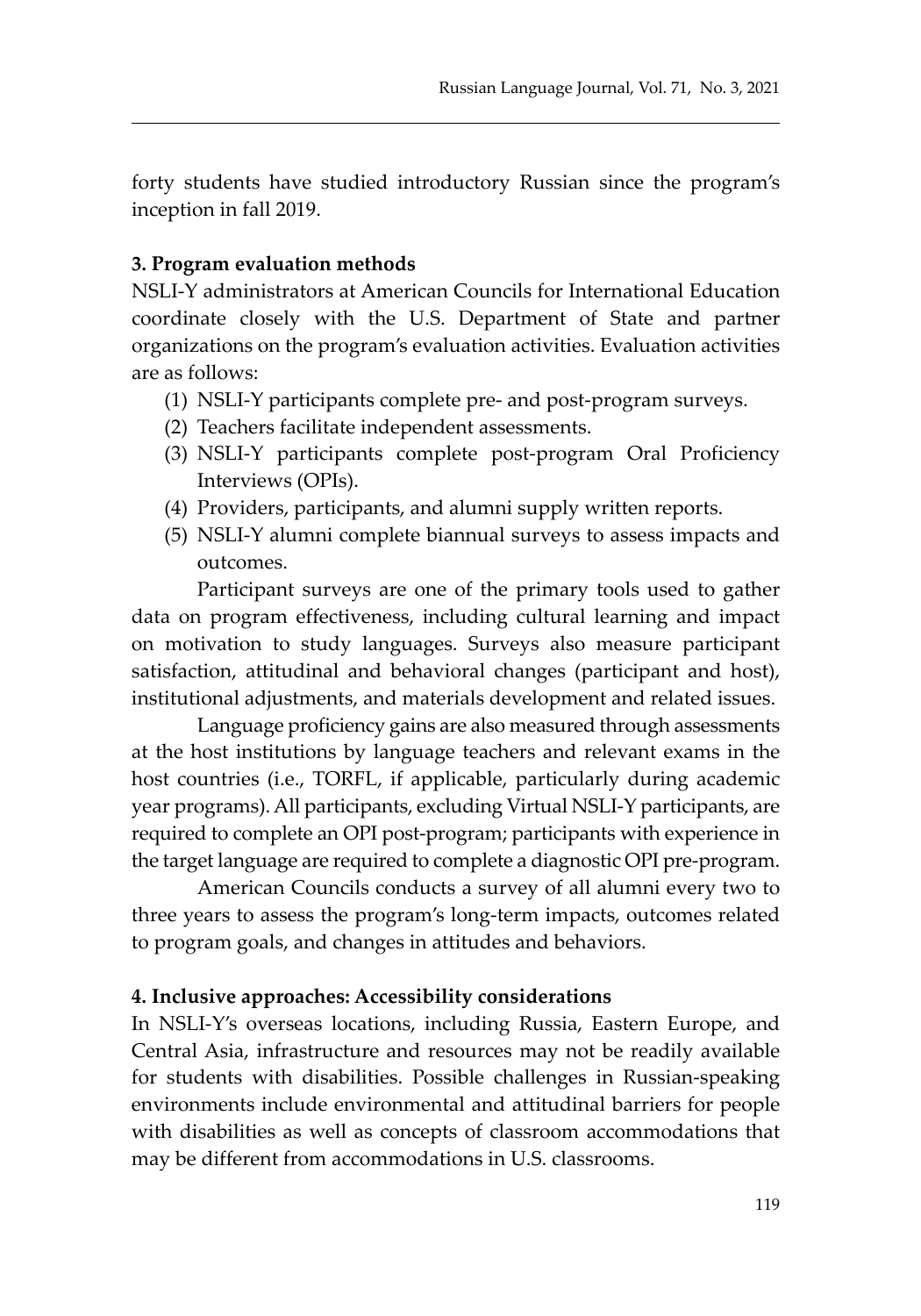It is important for program administrators to consider potential barriers and accommodations for students with disabilities or health conditions. Adequate planning supports a proactive approach to accessibility rather than a reactive approach. Administrators should begin planning early to allow time to brainstorm possible accommodation needs and solutions. Administrators should also network with local community members and organizations that may be familiar with effective, inclusive, and local resources and solutions.

Budgeting financial resources for accommodations is another critical practice, as this encourages program administrators to be prepared to accommodate participants with disabilities. According to Mobility International USA, 3–5 percent of the total program budget should be allocated for accommodations ("Reasonable Accommodations and Budgeting for Inclusion," n.d.). Budgeting for accessible design and accommodations is necessary in both recruitment efforts and program implementation. Budgeting for accommodations is a tangible way to foster inclusivity. Students, families, and teachers who have access to accessible recruitment materials (such as screen-reader enabled websites and captioned videos) may be more apt to apply to or participate in the program. Careful budgeting may also be cost-saving. For instance, one way to save on costs is to source locally rather than pay to ship them overseas.

In recent years, NSLI-Y administrators at American Councils for International Education have sent an "Accessibility and Medical Care for NSLI-Y Sites" survey to partners in host cities six months before the start of the program. Partners responded to questions related to accommodations, accessibility, and medical resources, including issues such as food allergies, school/city infrastructure, and local perceptions about people with disabilities. Partners were also encouraged to reach out to local Disabled People's Organizations and schools to inquire about available assistive devices or accommodations for students with disabilities. In the future, NSLI-Y aims to repeat this exercise every three years.

With the survey information, partners can gather and utilize necessary local resources for students with disabilities. If local resources are not available, partners can either source the materials from elsewhere or find alternative solutions that will enable all students to participate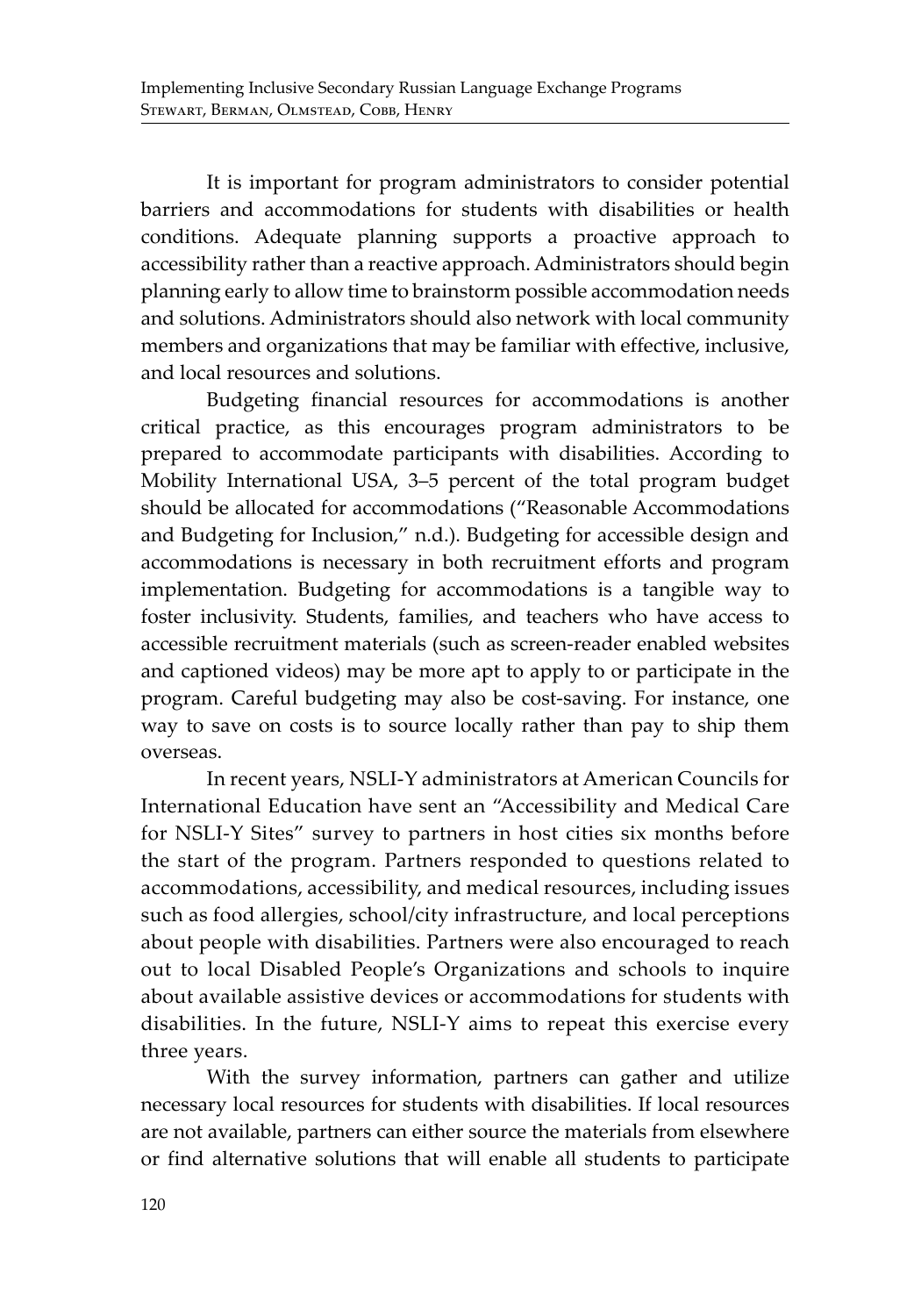in the program. Prior to the program, partners can also use information from the survey to help students have realistic expectations about accommodations in the host country and understand safety precautions (such as in the event of food allergies).

Students admitted to the NSLI-Y program must make written requests for accommodations within seven days of admission. Prompt submission of written requests increases the time to plan and secure accommodations or resources for students with disabilities. As students with the same disability may have different accommodation needs or preferences, written requests allow administrators to take a case-bycase approach to accommodations. For instance, some students who are blind or have low vision may prefer using a white cane, while others may prefer holding on to the arm of a guide. One student with a learning disability may require extended time on exams and need a staff member to facilitate this request with the language instructor, while another may prefer preferential seating in the classroom but not require staff support. Because preferences, needs, and circumstances vary, there is no one right method for inclusive accommodations. By encouraging open and proactive communication with the students, all parties can work together to accommodate needs based on circumstances.

Programmers may also wish to reach out in advance to local organizations led by people with disabilities (in the U.S. and overseas), or to university disability resource centers. Having connections with organizations will help programmers gain familiarity with resources, trends, and options for accessibility within various disability communities.

#### *4.1 Accessibility considerations for virtual programming*

As with overseas programming, it is important to start planning early for accessible virtual programs. This includes considering both students' abilities to physically and financially access technology as well as ensuring that the technology has the appropriate accessibility features enabled. Prior to the start of NSLI-Y's virtual programs, students are notified of the technological requirements for participation well in advance. Students can make needs-based requests for technology and can also receive stipends for internet connection. In this case, budgeting allows for resources to be allocated to students so they can participate without financial barriers.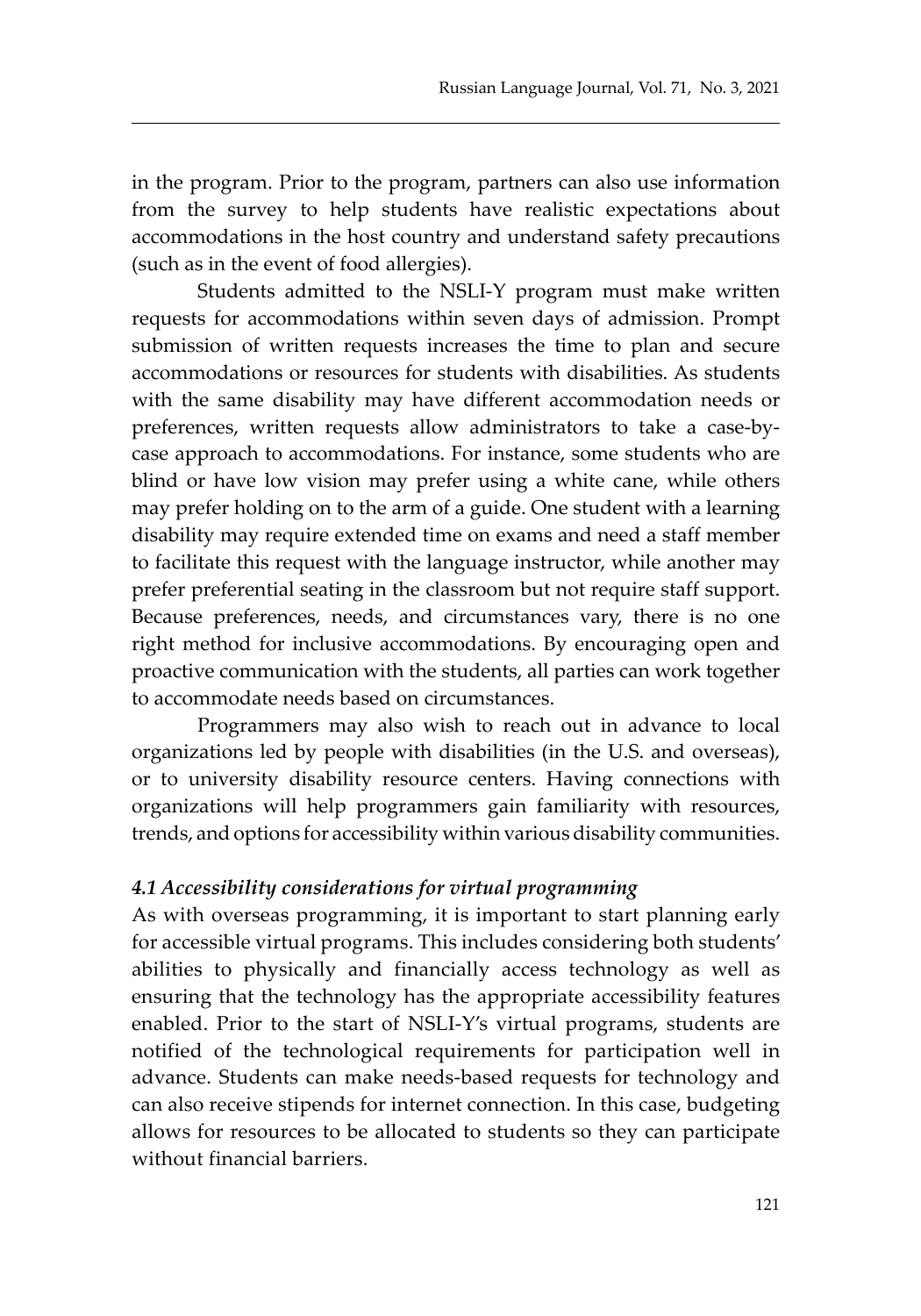For both virtual and overseas accommodations, it is important to discuss with students what tools they may need for instruction. Some students who are deaf or hard of hearing may prefer CART (communication access real-time translation, also known as real-time captioning), while others may prefer ASL interpreters, or both. In a Russian language classroom, students and staff may consider utilizing CART in both English and Russian. Students and staff may also consider offering the aid of an ASL interpreter who is fluent in both ASL and the local sign language (such as Russian Sign Language). If sign language interpretation is used, it is important to consider the student's existing knowledge and language goals related to Russian or local sign languages. If CART is available only in English, or if an interpreter signs only in ASL, they may still be useful in a Russian language classroom. For instance, CART or the ASL interpreter could convey to a student how a word is phonetically pronounced with English characters/signs. CART may also be used to support the literacy development of all students in the class.

To ensure that virtual classes are streamlined for all users, NSLI-Y staff completed trial sessions before the start of the program. These practice sessions incorporated relevant assistive devices, such as CART, with the platform for the virtual program. Practice sessions are recommended to troubleshoot and identify solutions for technology issues that may affect users. Screen sharing on certain platforms, for instance, may hide the closed captions. For virtual programs, it is best practice to reach out to organizations that specialize in assistive technology for educational settings.

Before and during the virtual program, it is important to communicate with vendors, students, and educators to improve the student experience and to support teachers in working with assistive technology in a virtual learning environment. Completing pretraining with teachers and students may be useful, especially if they have never worked with assistive devices or ASL interpreters in a virtual setting.

Because assistive devices and platforms are continuously changing, administrators should test the technology prior to each program cycle so that staff can confirm that the platform and devices are still functional for the students and support learning purposes. Staff members may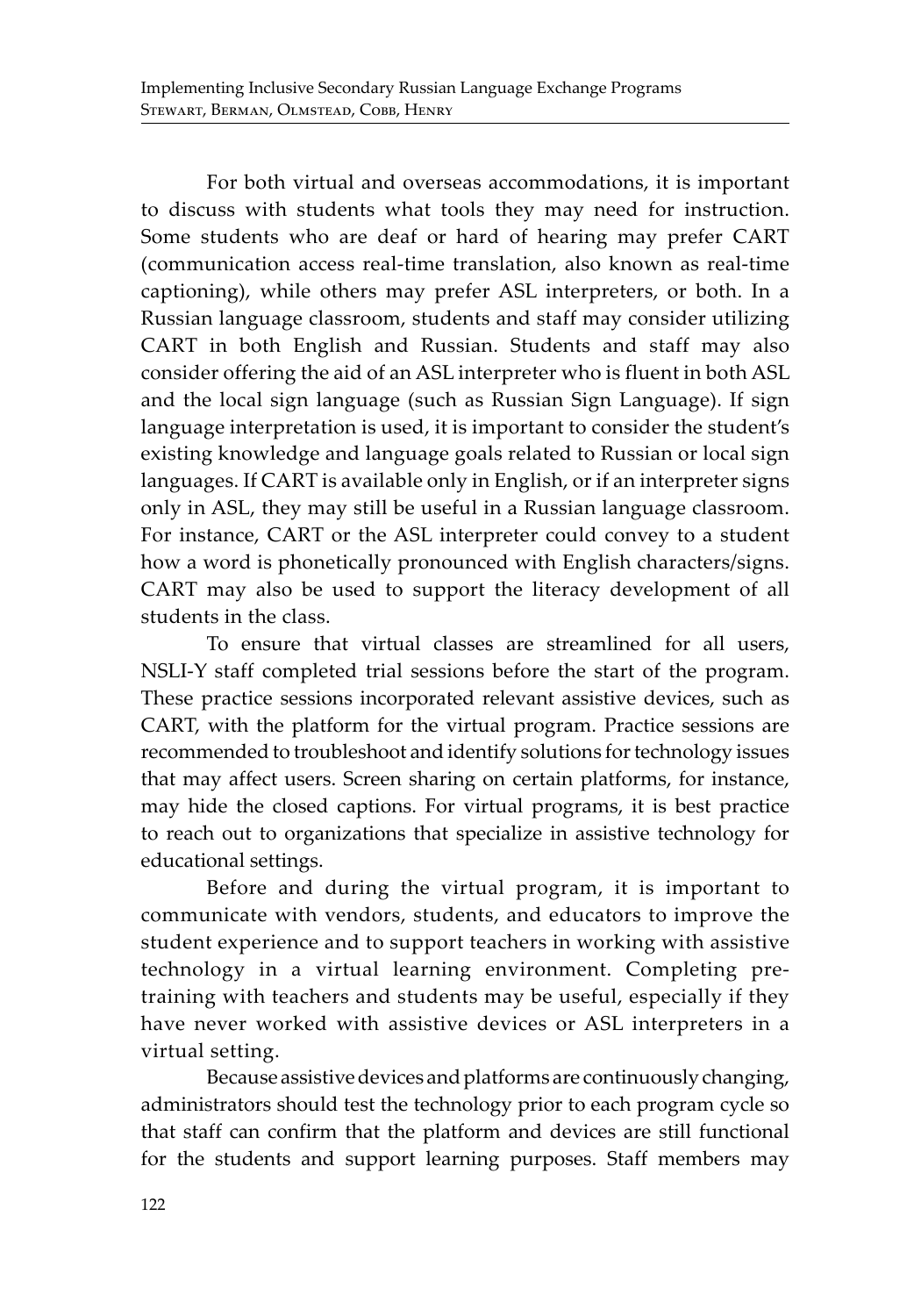also consider connecting with organizations that specialize in inclusive technology. These organizations can provide resources and suggestions to increase accessibility for all students in virtual learning environments.

# **5. Inclusive approaches: Integrating diversity and inclusion into the student preprogram preparation phase**

Program implementers aim to develop and integrate inclusive practices throughout the pre-program phase of overseas and virtual programming, including student-facing resources, virtual assignments, and orientation activities. Finalists who are placed with American Councils as their implementing organization receive a variety of preparatory resources upon acceptance, as well as instructions and a timeline to request disability accommodations. Program materials and preparation activities are intended to prepare students for their experiences abroad and explain the program's expectations for the students, promoting an inclusive learning environment.

Upon acceptance into the program and notification of their scholarship award, students are asked to complete a Finalist Update form, which gives them an additional opportunity to provide updated logistical information, clarify their names and pronouns, and request disability accommodations. Students have multiple opportunities to ask for support, and collecting this information enables staff to better provide individualized support and identify updates in information, such as changes in address due to unstable housing. The form closes with the following text, giving students the option to request a one-on-one call with program implementers:

American Councils' staff members have a broad range of diverse experiences and backgrounds. Our colleagues speak many foreign languages, come from different countries and states, and represent many different identities. Some belong to the LGBTQI+ community, others have experience accommodating students with disabilities, and many have experience implementing programs in different countries and cultural environments. We are here to listen and provide support and resources to ensure that you have a positive NSLI-Y program experience.

Please use the section below to share any additional information that you feel may affect your time overseas, keeping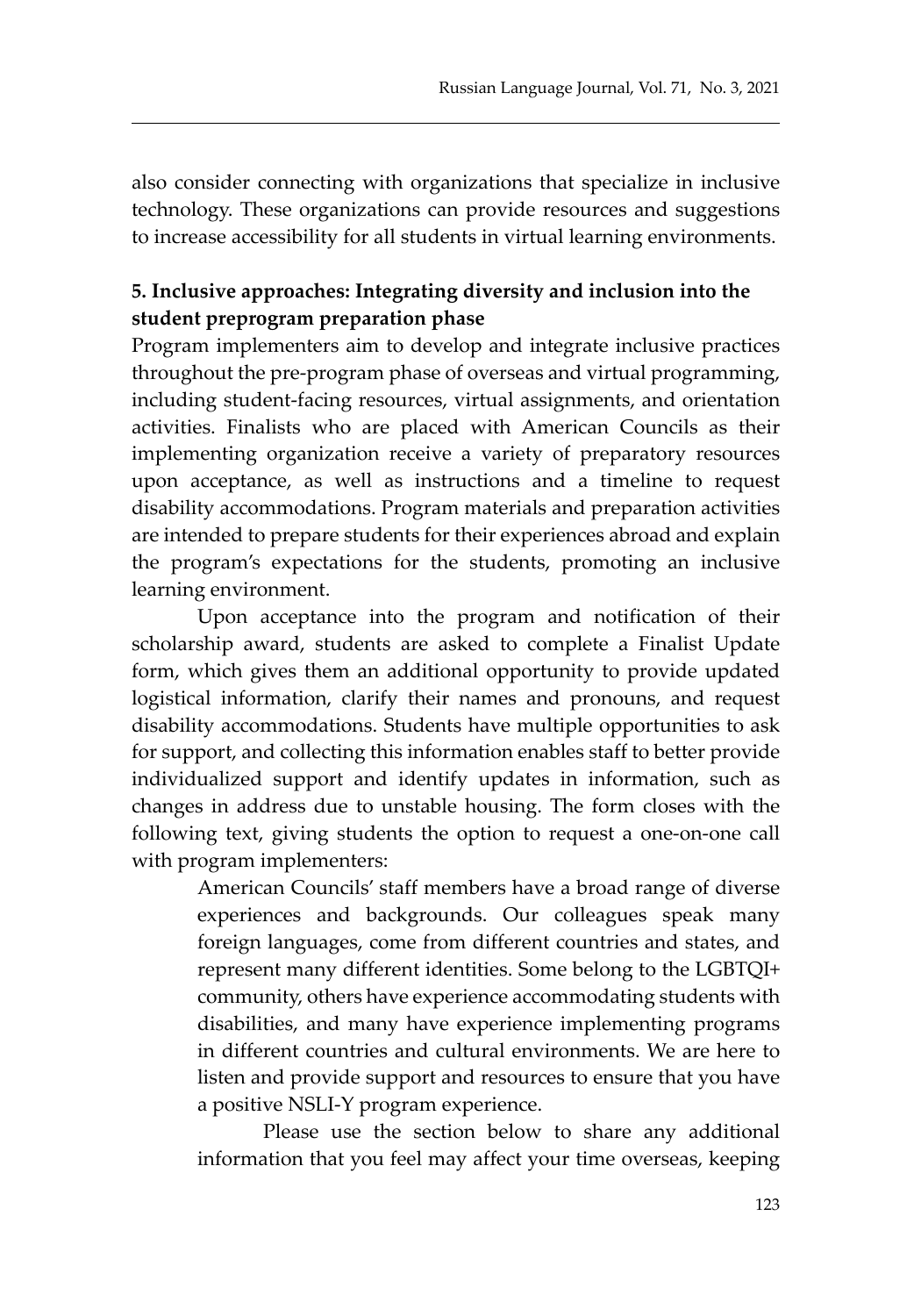in mind that the NSLI-Y program is an intensive and demanding program, which may at times be stressful. It is important that you are as open with us as possible, as this will only help us to ensure a safe and rewarding experience for you while abroad. If you feel more comfortable speaking directly to NSLI-Y program staff, please select the option in the next question.

In preparation for overseas programming, students are provided with a participant guide specific to their host site, which covers the basics of the NSLI-Y program, including an introduction to the host country and site, information about adjusting to the culture, suggestions for packing, and an overview of policies and expectations. This is required reading for all participants and serves as a primer for students who have not traveled abroad. Each guide includes a chapter called "Participant Diversity," in which students are asked to reflect on their identities and consider how they see themselves, how they are seen by others in their student cohorts and host communities, and how their identities may affect their experiences in their host countries. Students are introduced to concepts of intersectionality and visible and invisible identities. Considering the age of NSLI-Y students, each section of the guide concludes with a brief exercise or reflection assignment in a style similar to that of a high school textbook.

Students are also provided with information about diversity within their host countries regarding major ethnic, linguistic, and religious groups. Students learn about common attitudes toward LGBTQI+ individuals and any relevant laws in their host countries. Below is an example from the Participant Guide for students studying in Moldova, updated for 2021:

Every year, students of different races and ethnicities successfully participate in the NSLI-Y program in Moldova. Some have reported that their race or ethnicity has had an impact on their experience there. Although modern Moldova is on the whole a fairly diverse country, this diversity might look different than how you are used to understanding diversity in the U.S. context. According to 2014 census results ("Populaţie" 2017, 41), about 75 percent of residents are Moldovan, and the remaining non-Moldovan residents are primarily Ukrainian or Russian immigrants or the children of immigrants. Other groups include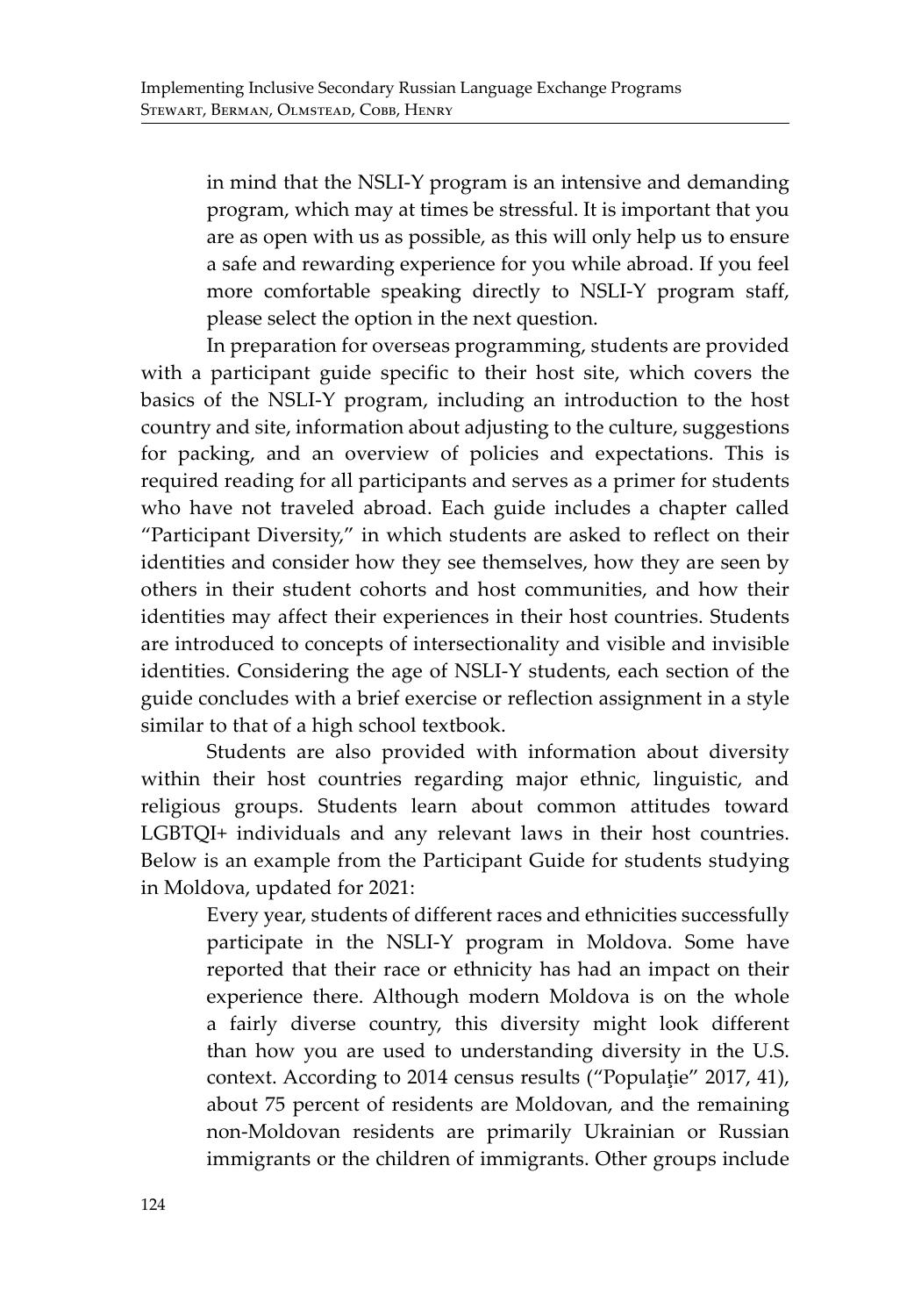Romanian, Bulgarian, Gagauz, Roma, and others. Romanian is the official language of Moldova, and Russian is the designated language of intercultural communication. Romanian and Russian are both taught in schools, and Bulgarian, Ukrainian, and Gagauz are also spoken in some areas.

The chapter includes links to stories on the NSLI-Y Interactive website written by alumni who studied the same language as well as to sites unaffiliated with the program so that students can read about the experiences and perspectives of other people with whom they may share aspects of their identities. NSLI-Y Interactive also hosts blogstyle posts written by students across program years, implementing organizations, and languages. Former and current students write about their experiences on the program in their own words, and new and prospective participants can explore these posts in preparation for their own travels abroad. Students are also encouraged to reach out directly to program alumni.

In addition to exploring asynchronous readings and resources, students attend mandatory orientation sessions, either in person or virtually. One of these sessions is an alumni panel in which alumni share their backgrounds, experiences from the program, things they wish they had known before traveling, strategies for adjusting to the culture, and methods for coping with challenges abroad. NSLI-Y staff strive to ensure that these panels represent the diversity of NSLI-Y participants, inviting alumni of different socioeconomic backgrounds, ethnicities, and gender identities and sexualities.

For both overseas and virtual programming, interactive sessions are introduced with guidelines for respectful participant engagement. The agenda may include guidelines for creating an inclusive environment, being a part of a brave space (Ali 2017), promoting mutual respect and understanding, and encouraging students to draw from the soft skills they will develop through participation in the program.

After setting expectations and rules for engagement, staff members lead a discussion on diversity, identity, and intersectionality. Students engage in these topics through a variety of activities, including an activity called "Power Flower" ("Power Flower," n.d.). This activity encourages students to think about what contributes to and constitutes identity, to question what the dominant and nondominant identities are in their host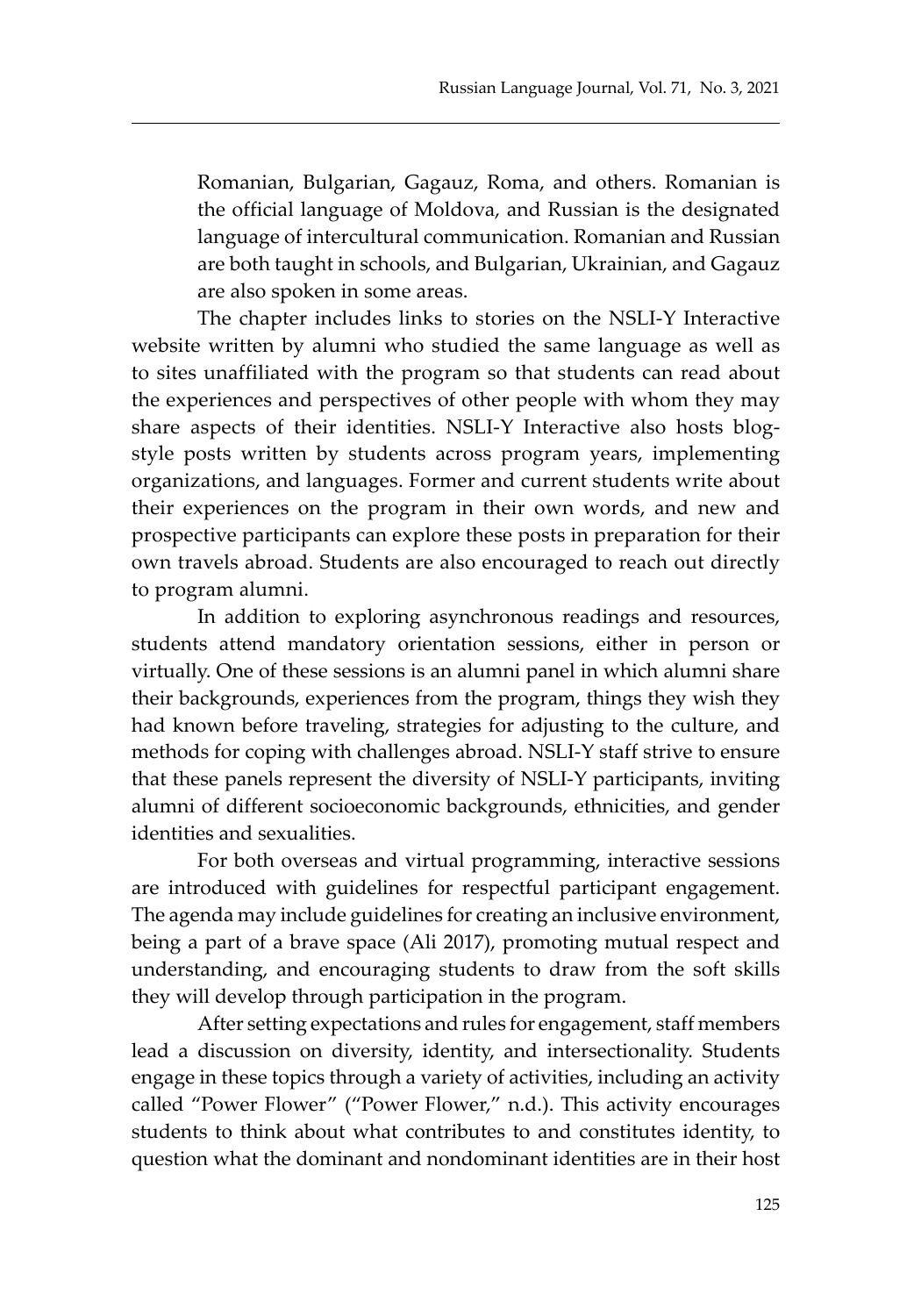communities, and to think about how they relate to those identities. The primary objective of the activity is to build students' capacity to understand how layers of identity and privilege relate to dominant identities in their host countries. This activity should be facilitated in a manner that is respectful of students' comfort levels with sharing their identities and their reactions to the identities of their peers. This may include hosting smaller group discussions, making sharing opportunities optional, and using staff rather than students as models.

To reinforce the topics discussed in these sessions, students are provided with scenarios to discuss in small groups or in break-out rooms on a video-conferencing platform. Following is an example of a scenario assigned to students in 2020: "Your host father mentions that the Black Lives Matter movement and protests have made the national news in your host country. He asks what you think about this movement. He says such activity would never be permitted in the host country and does not understand what the issue is. How do you respond?"

Developing scenarios specific to the student group and relevant current events allows for greater customization and ensures that all examples are relevant to the student experience. In fall 2020, students discussed the prompts in small groups and strategized ways to handle the hypothetical situation. Students shared their perspectives and considered how their personal identities affected how they understood the situation. After group discussions, students returned to the main session, and the meeting concluded with salient takeaways on identity, diversity, and intersectionality and provided a space for students to ask any remaining questions.

Through these various activities and approaches in the preprogram phase, the program's goal is to meet the needs of each student and to acknowledge the differences in experiences among students of different ethnicities, gender identities, sexualities, and disabilities. A parallel goal is to introduce students to the diversity within their host countries and to help them understand diversity outside of U.S. contexts.

# **6. Inclusive approaches: Embedding diverse regional perspectives in program design**

In promoting inclusion, the NSLI-Y program embeds diverse perspectives from the Russian-speaking world into its design. While great attention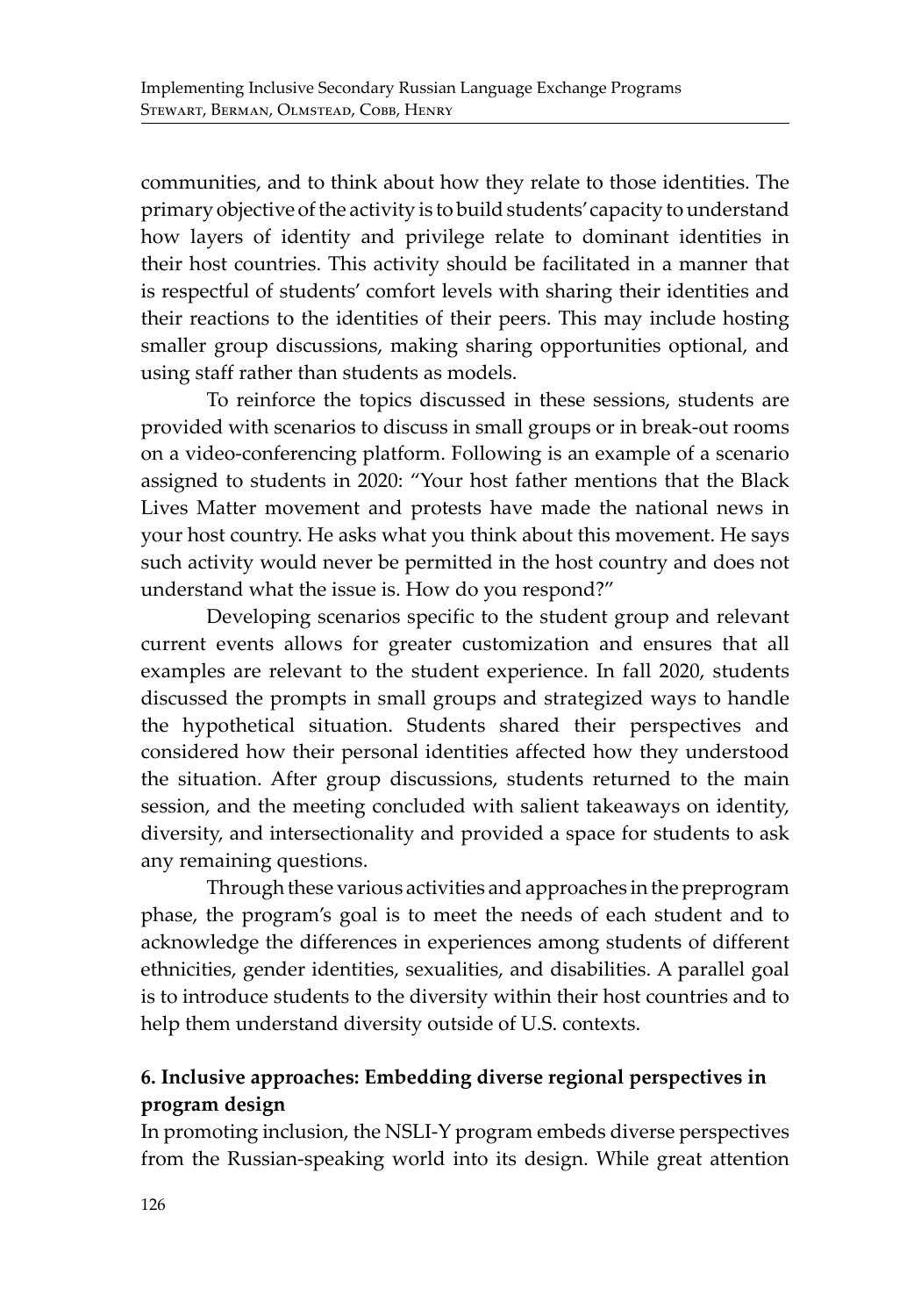is rightfully being paid to increasing the diversity of American students in study abroad programs through recruitment, there is inadequate discussion on how to extend diverse perspectives through the experience in the host country and expose young learners of Russian to diversity in the Russian-speaking world. The Russian-speaking world is immensely diverse; over 190 ethnic groups reside in the Russian Federation alone ("Russian Federation" 2020). Through cultural programming and community engagement, NSLI-Y Russian language programs introduce participants to various groups in the host country and provide students with the additional opportunity to learn about *russkaia kul'tura (*Russian culture) that is not necessarily *Rossiiskaia* (that of the Russian Federation), and vice versa. The NSLI-Y program has routinely connected its Russian language learners with diverse and underrepresented groups through both overseas and virtual programming. The following paragraphs will explore examples of programming from a NSLI-Y academic year program site in Chisinau, Moldova.

#### *6.1 Program design: In-country engagement with regional diversity*

Weekly cultural excursions are an integral component of the NSLI-Y program. Like in other academic programs abroad, these include excursions to regional sites of interest, visits to local museums and historic sites, and workshops. The program's cultural component provides a structured opportunity for students to investigate diverse perspectives and identities in their host communities.

Despite its small area, Moldova's population reflects great ethnic diversity ("Populaţie" 2017, 41, 58–59). The program includes an excursion to Gagauzia—an autonomous republic in Southern Moldova known for its Gagauz population, a Turkic minority. On this excursion, students take a walking tour of the region's capital, Comrat, which provides the opportunity to see the city and understand the Turkic influence on the region, namely through trilingual writing (Gagauz, Russian, and Romanian) in public spaces. As student groups are relatively uncommon in the city, local people are often eager to interact with the students. The key component of the excursion is a visit to a local horse farm, where students explore an important aspect of regional culture. The farm owner gives a tour and uses his artwork to speak about raising horses and his childhood experiences in Gagauzia. The excursion concludes with regional cuisine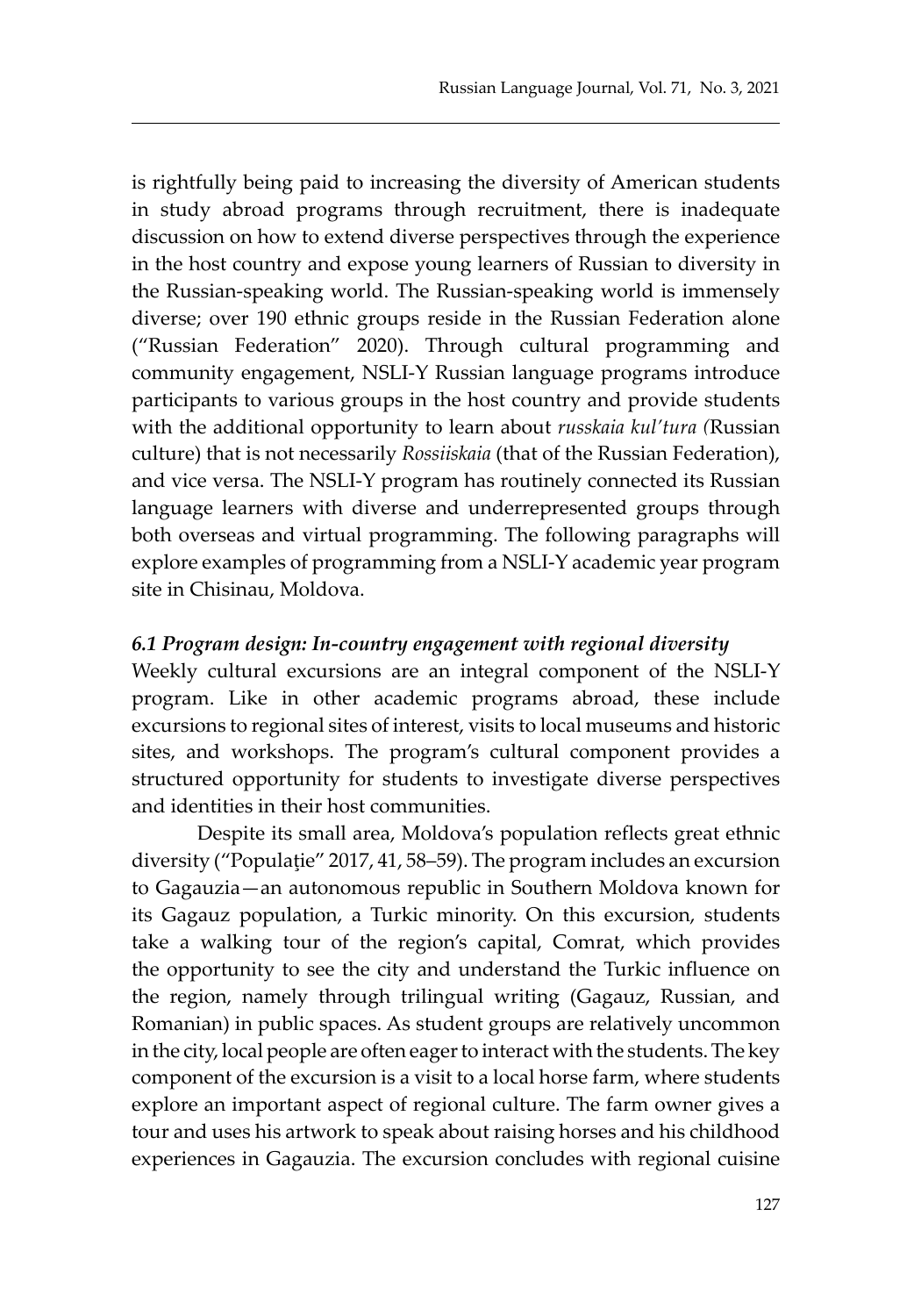served at a local restaurant, deliberately selected to optimize students' cultural learning during the meal.

Cultural excursions within the host city also allow students to explore religious diversity. As in much of Eastern Europe, the majority of people in Moldova are Orthodox Christian. However, Moldova is home to many religions. The Kishinev pogrom, for instance, holds great significance in Jewish history ("Populaţie" 2017, 43; Ireland 2009). The NSLI-Y program seeks to inform students about religious groups in Moldova through an excursion focusing on Jewish culture and history in Chisinau. The group tours the city's largest synagogue, meets with the rabbi for a discussion and an opportunity to ask questions about Judaism in Moldova, and explores notable sites on a walking tour led by a local guide. Many past participants, including those from Jewish backgrounds, have engaged with the local community through the synagogue's community center.

Regional diversity can also be effectively incorporated throughout all levels of program design. This is demonstrated by the lunch schedule in the NSLI-Y academic year Russian program in Moldova. Through the program's group lunch component, students gather three times per week at a restaurant selected by program staff. Exploration of regional cuisines, including Moldovan, Georgian, and Uzbek, has historically been included in some of these lunches. In the 2019–20 program, local staff recognized the opportunity to expand this component and further introduce students to regional ethnic diversity through foodways. The following considerations were incorporated into the program:

- (1) Administrators purposefully selected venues and ensured that partner restaurants understood the program's goals for the lunch, offered appropriate dishes, and could accommodate dietary restrictions.
- (2) Administrators chose dishes that were popular, well-known, or representative of the regional culture.
- (3) Students learned the Russian names of the dishes and details about them. When relevant, staff members also explained a dish's cultural or historic context. For example, staff members demonstrated how to properly eat *khinkali* and shared the legends of *khachapuri poadjarski* during a Georgian-themed lunch.

Through this group lunch series, students gained knowledge about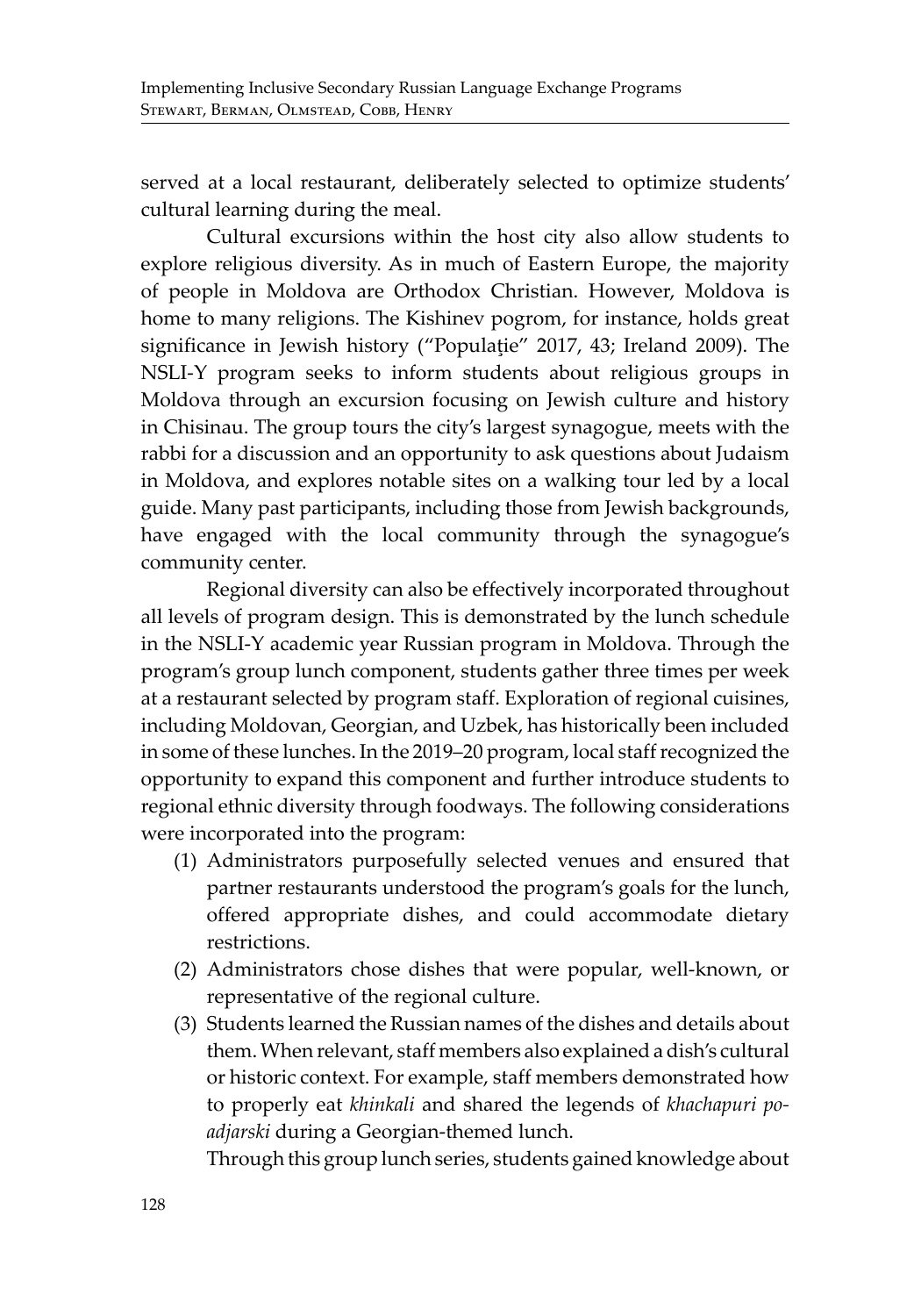and were motivated to engage with regional diversity, as demonstrated by their familiarity with regional dishes and increased excitement about these lunches compared to previous cohorts.

In all excursions and cultural activities, safety and ethical considerations must be prioritized. Direct student engagement with diverse and marginalized communities is not always possible. For example, students have expressed interest in learning more about the breakaway region of Transnistria or engaging with members of the local LGBTQI+ community. In the case of Transnistria, however, the region's existence as a de facto separate entity prohibits travel from a logistic and safety standpoint; there are limitations on U.S. government services and access to telecommunication systems and public services because Transnistria operates on independent networks. In the case of LGBTQI+ communities, people with these identities remain marginalized in Moldova, as in many other Russian-speaking countries. Moldova's annual Pride parade has experienced violence and heavy police presence in recent years, making it unsafe for program participants to attend. Program implementers must assess the risks involved with any activity. Alternative programming may be provided in such cases where implementers determine an activity is unsafe and prohibit student participation, as with Moldova's annual Pride parade. Program implementors have instead incorporated activities that allow students to explore these topics in a controlled environment, such as by welcoming trusted guest speakers who can reflect on these topics. The program has benefited from American Councils' robust networks in the local community.

#### *6.2 Program design: Promoting community engagement*

In addition to structured cultural programming, program implementers aim to promote community engagement through individual community service and unstructured extracurricular activities. The NSLI-Y program has required community service in overseas academic year programs and in short-term summer programs. For Russian language groups, students fulfill this aspect of the program through required group activities, optional program-arranged activities, and students' independently arranged activities. This program element is discussed here as, notably, many past projects have centered on inclusion,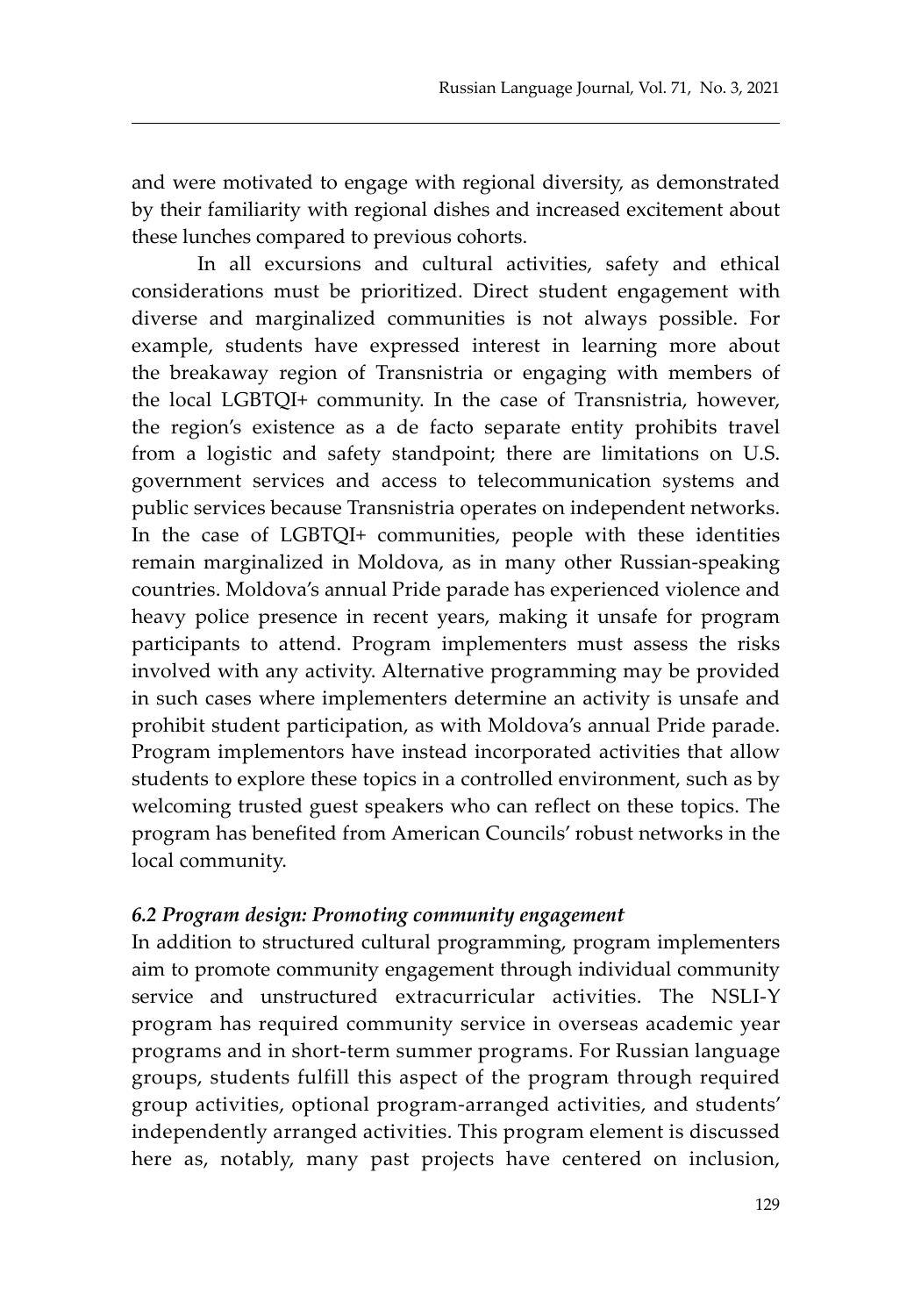skill-building, and promotion of equitable values for marginalized and underserved groups.

The NSLI-Y Russian program in Moldova has developed a robust network of partner organizations for group-based and independent participant volunteer work. Many academic year students are active in community service and continue to serve well beyond the formal program requirement. In 2018–20, each academic year student completed an average of thirty-two hours of community service over the course of the program.<sup>4</sup> Students placed in Chisinau, Moldova, have engaged with organizations such as the Jewish Community Center, the U.S. Embassy's America House Culture Center, local volunteer and youth centers, and English language centers.

During the 2019–20 program cycle, students were involved with two projects in particular: Russian Sign Language initiatives and financially accessible English classes. Students active in the Russian Sign Language project took regular classes and assisted with events with the intention of learning more about Russian Sign Language and promoting awareness of the local Deaf community. These events were held at and hosted by the Jewish Community Center. Several students noted that the project also benefitted their Russian language learning, as they learned vocabulary in both spoken Russian and Russian Sign Language. Students found that associating a sign with a new word allowed them to better commit the vocabulary to memory. While the COVID-19 pandemic prevented students from assisting at a large event in May 2020 as originally intended, students nonetheless were able to participate in some smaller events for the Deaf community prior to their evacuation back to the U.S. in March 2020.

Several students also taught no-cost English classes to provide accessible language lessons for those whose financial circumstances may have otherwise been a barrier. Though language centers are commonplace in Moldova, lessons are often expensive. Students developed lesson plans and conducted classes with the help of experienced English teachers, which ensured the quality of these programs. When reflecting on his engagement in this project, one student (academic year 2019–20) noted in a program meeting, "I feel that I'm making a lasting impact on the local community through [the volunteer center's] English classes. A lot of the students wouldn't be able to learn the language otherwise, but the free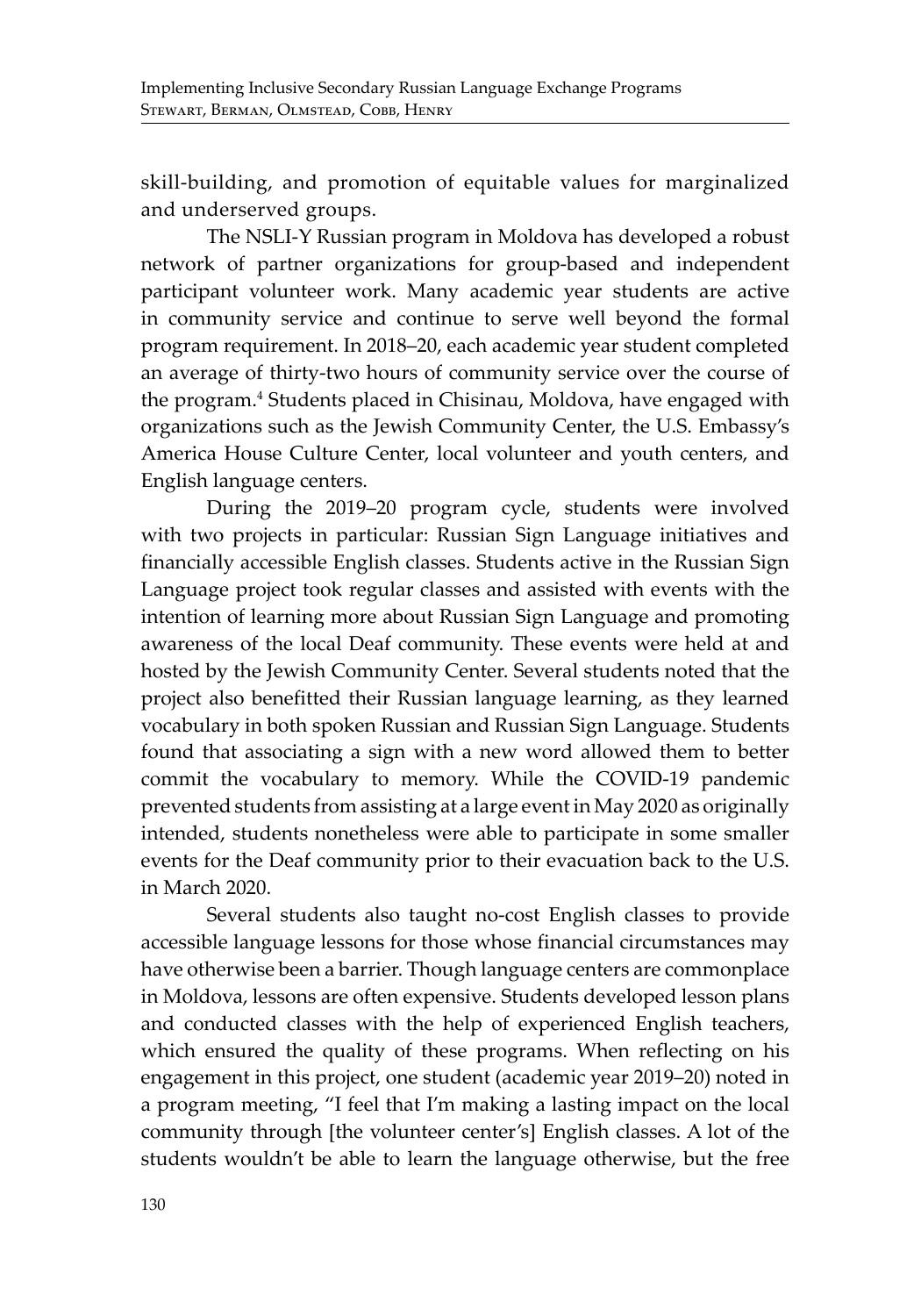community classes are financially accessible for them." Such initiatives empower local language learners by providing equity of opportunity regardless of socioeconomic background.

While arranging community engagement initiatives is more challenging in the virtual space, it is still feasible. For example, several students conducted virtual presentations on American life at cultural centers in their virtual host countries. The program also partnered students with English language learners from marginalized and underserved groups in several Russian-speaking countries. Activities included presentations on U.S. culture to support the goals of the English learners' program and informal discussions to allow the learners to practice speaking with a native English speaker, an opportunity the English learners may not otherwise have had.

One activity that is particularly successful in the virtual space is connecting program participants with language partners. Students volunteered to meet and speak English with participants in the Future Leaders Exchange (FLEX) Program ("Future Leaders Exchange: At-a-Glance," n.d.).<sup>5</sup> In 2020, FLEX students from Europe and Eurasia who initially planned to study abroad in the United States were unable to do so due to the COVID-19 pandemic. NSLI-Y students who found themselves in similar situations empathized with the FLEX students and were eager to support the FLEX program by practicing English and sharing American culture with the FLEX students. Similarly, many NSLI-Y students also volunteered to partner with participants of the Prep4Success program, which prepares students in Turkmenistan for higher education in the United States ("Prep4Success," n.d.). Through this initiative, the NSLI-Y and Prep4Success programs mutually supported one another's goals through cultural and linguistic exchange. Many students have continued to meet with their language partners beyond the project's formal conclusion. In both cases, NSLI-Y students further engaged with diversity in the Russian-speaking world as they met with language partners from a wide variety of countries and regions, including those that are often underrepresented in the Russian-speaking community or are less wellknown in the United States.

As discussed here, intentional integration of cultural programming and community engagement in Russian exchange programs provides language learners a structured environment in which they can explore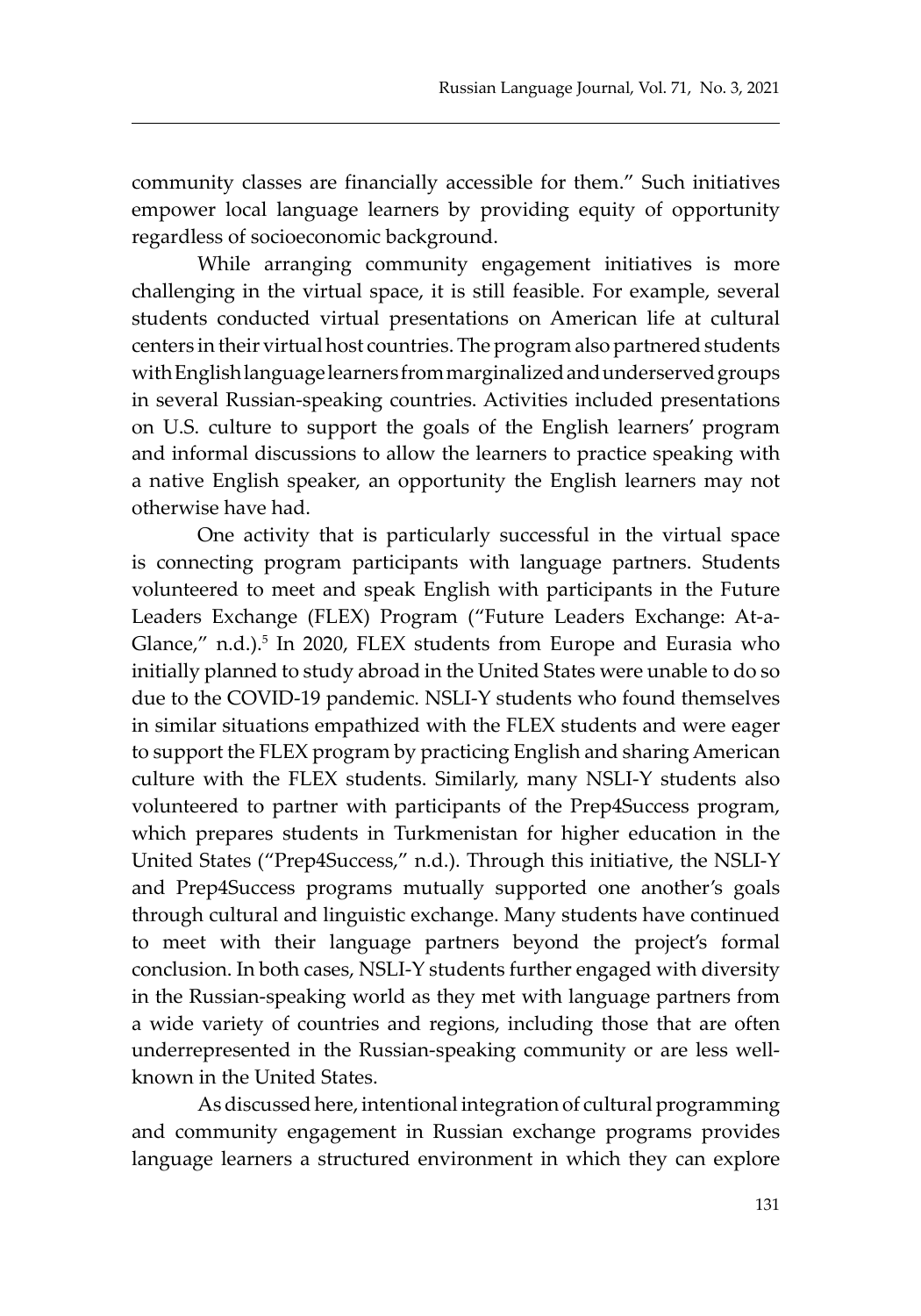diversity within the Russian-speaking world. These initiatives enhance students' learning experiences and spark their desire to continue to explore these ideas. Program staff members have noted increased student interest in additional Russian language learning programs based in less commonly represented locations, including Central Asia. These cultural program components have a lasting impact, as evidenced by post-program surveys and students' future plans.

### *6.3 Program design: Virtual engagement with regional diversity*

Like many exchange programs, NSLI-Y pivoted to virtual programming during the COVID-19 pandemic. As previously discussed, NSLI-Y also began a new initiative exclusively focused on virtual language instruction for novice students prior to the pandemic, in 2019 ("Virtual NSLI-Y," n.d.). While the virtual learning environment poses challenges for immersion learning, one benefit is that students can easily connect with speakers with whom they would not otherwise be acquainted, including speakers representing marginalized ethnic groups and a wide array of Russian-speaking regions. NSLI-Y virtual offerings have included cultural activities aimed at developing students' understanding of regional diversity and minority ethnic groups in the greater Russianspeaking world.

Virtual cultural programming mirrors the themes and goals of similar in-country programming. For example, the program has successfully implemented cooking lessons on regional cuisines. These lessons focus on dishes from host countries or from the greater Russianspeaking community. Easy-to-prepare recipes with commonplace ingredients are featured for ease of access. As always, students should be reminded to take a "safety-first" approach in their cooking. Implementers should also consider ingredient substitutes for regional specialties to make the workshop more accessible.

The 2020–21 NSLI-Y Russian academic year virtual program has encouraged students to explore themes related to the diversity of the Russian-speaking world through independent research projects. Each week, students are assigned a theme to investigate and then prepare a brief presentation in Russian on their selected topics. Staff members purposefully select themes that encourage students to explore regional diversity. For example, students were prompted to research landmarks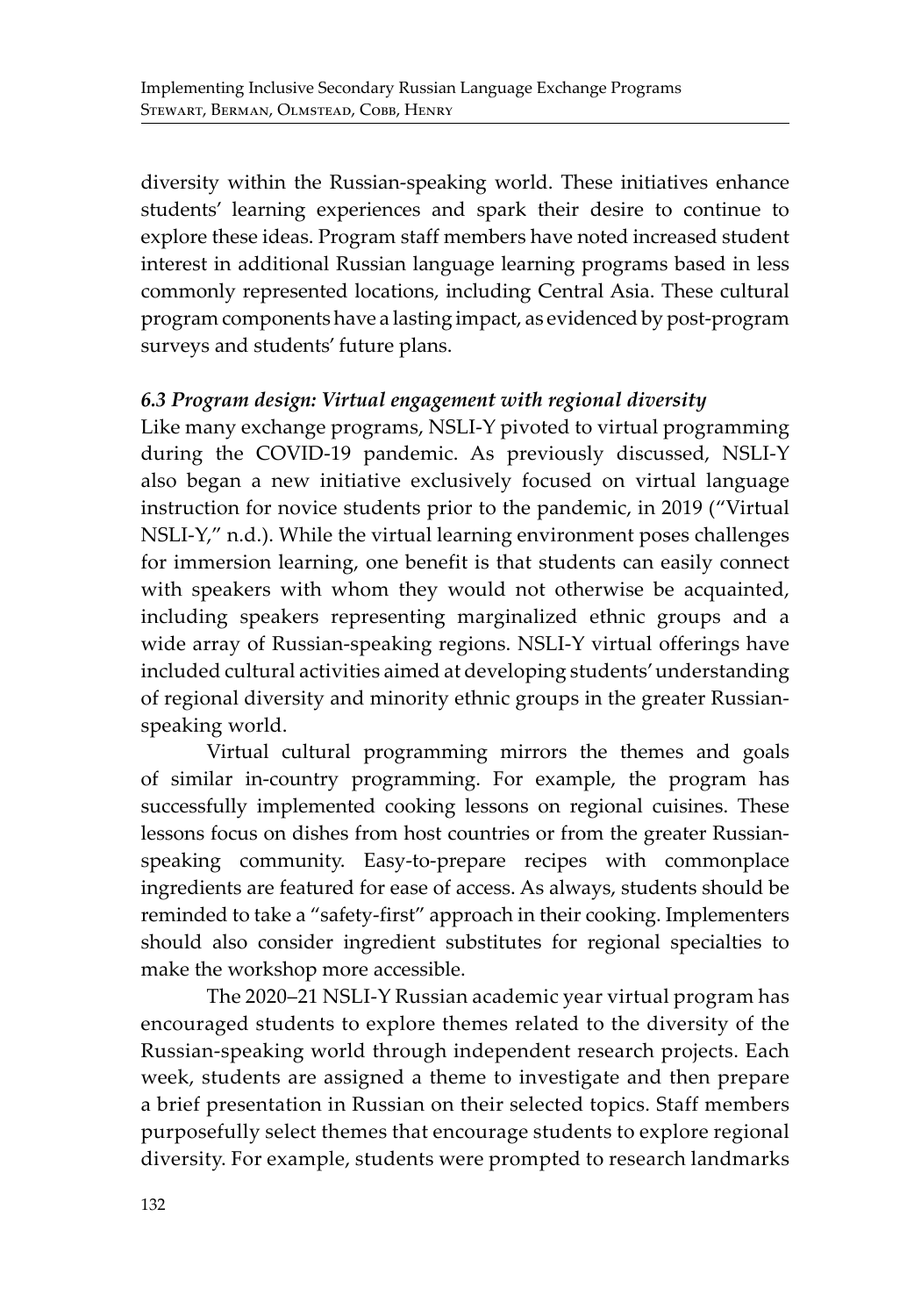and cuisines representing different Russian-speaking regions. Guided independent research projects allowed students to take ownership of practicing Russian speech and developing public speaking skills. During a final discussion reflecting on their key takeaways from the culture class, students noted that the projects expanded their views of Eastern Europe.

Inviting guest speakers for virtual cultural events also presents a valuable opportunity for students to hear from individuals representing diverse regions and marginalized ethnic groups in the Russian-speaking community. One program participant (virtual summer intensive, 2020) stated the following during a class reflection activity: "Learning and hearing from all the different guest speakers, it really struck me how diverse Eastern Europe is. It was really helpful for me, because I [originally] had this extremely narrow view of all of Eastern European culture, and I feel through the culture classes I learned there are so many types of culture, food, and traditions. That was amazing for me!"

Through virtual programming in 2020–21, NSLI-Y students have connected with guest speakers, students, and language partners from Bălți, Moldova; Yakutsk, Sakha Republic (Yakutia), Russia; Ashgabat, Turkmenistan; and Taraz, Kazakhstan. These opportunities allow students to learn about the perspectives and cultures of underrepresented or ethnically diverse groups. Guest speakers and virtual student exchange opportunities are identified through existing networks and other exchange programs implemented by American Councils.

In addition to virtual language exchange opportunities, activities in the 2020–21 program included a Sakha instrument demonstration presented by a woman in the Sakha republic, a *Martisor<sup>6</sup>* crafting workshop with students in Bălți, Moldova, and a student-led lesson on the Thanksgiving holiday with students in Ashgabat, Turkmenistan. Such initiatives allow participants to learn about regional cultures and perspectives from peers who are similarly passionate about international exchange and eager to share about their daily lives, interests, and home regions.

The NSLI-Y program will consider incorporating similar virtual events with populations from diverse Russian-speaking regions into in-person programming when the program is reinstated. Such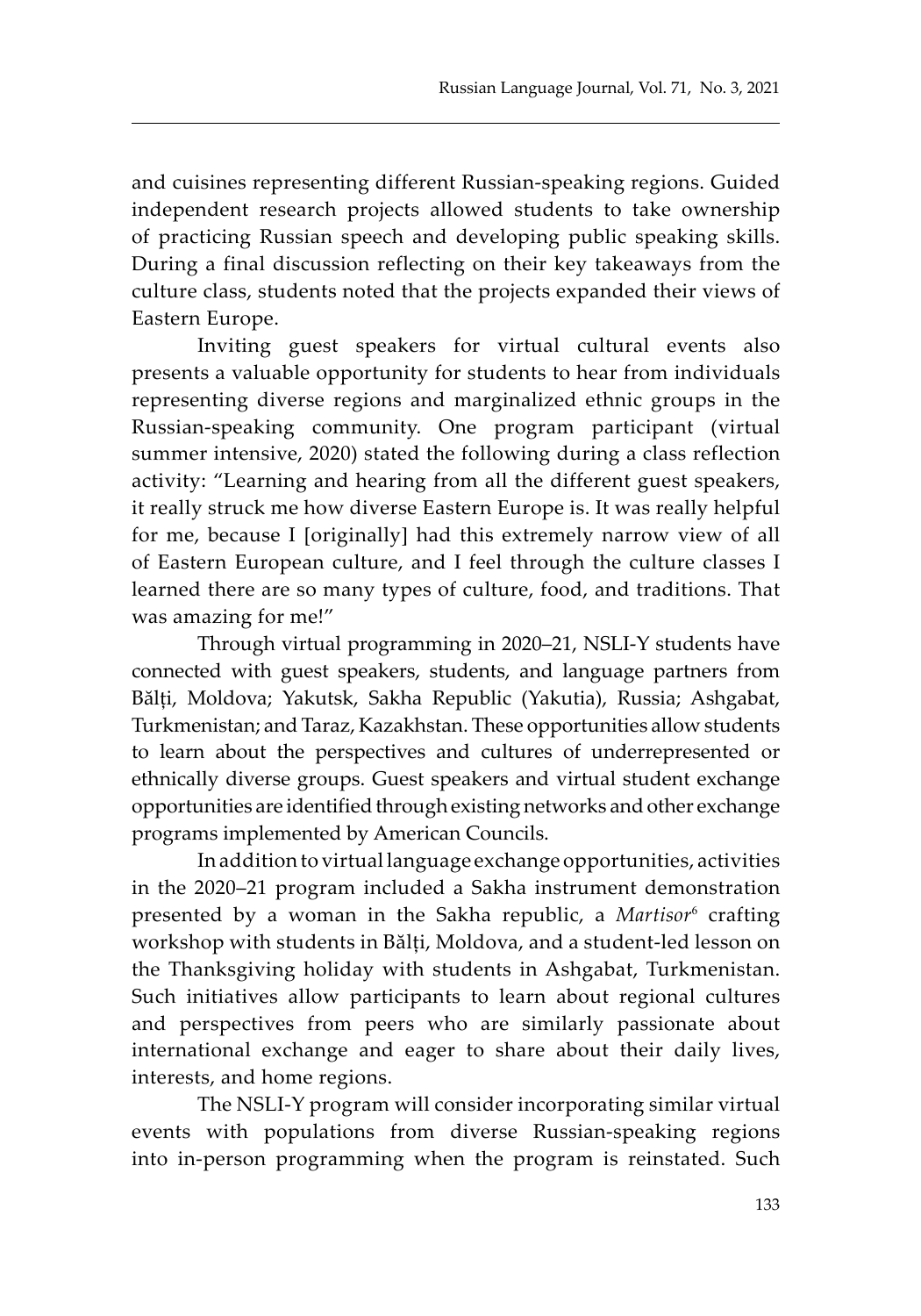opportunities could enrich the students' experiences as part of their predeparture preparation or during the winter months, which have fewer scheduled cultural programming activities and events due to weather conditions.

# **7. Results and outcomes**

## *7.1 Language gains*

Through overseas language immersion and formal language instruction, NSLI-Y participants have made notable gains in language proficiency as measured by the ACTFL proficiency scale (Swender, Conrad, and Vicars 2012). As shown in figure 1, pre-program oral proficiency diagnostic ratings vary, typically from Novice to Intermediate Mid. Annually, approximately 40–45 percent of participants begin the NSLI-Y program as complete novices in their target languages. Key highlights of language gains across the NSLI-Y programs include the following:

- (1) In 2012–19, 85 percent of academic year overseas program participants achieved post-program oral proficiency ratings of Intermediate High or above.
- (2) In 2012–19, 10 percent of academic year overseas program participants achieved post-program oral proficiency ratings of Advanced High or Superior.
- (3) In 2012–19, 85 percent of summer overseas program participants achieved post-program oral proficiency ratings of Novice High to Advanced Mid ("Language Gains," n.d.).

The Virtual NSLI-Y program, exclusively for beginning language learners, expects participants to reach Novice Low levels by the end of the ten-week program. While virtual participants do not complete a postprogram OPI, instructors assessed the participants' language gains and found that 90 percent had met the language proficiency expectations.

As a result of COVID-19, 2020 NSLI-Y Virtual Summer Intensive proficiency goals were adjusted in relation to goals for in-country immersion programs. Beginning language learners were expected to reach Novice Mid by the end of the fifty-contact-hour program. Students with preprogram proficiency in the target language were generally expected to advance by one OPI sublevel. Despite the virtual delivery, 83 percent of participants met or exceeded post-program OPI expectations.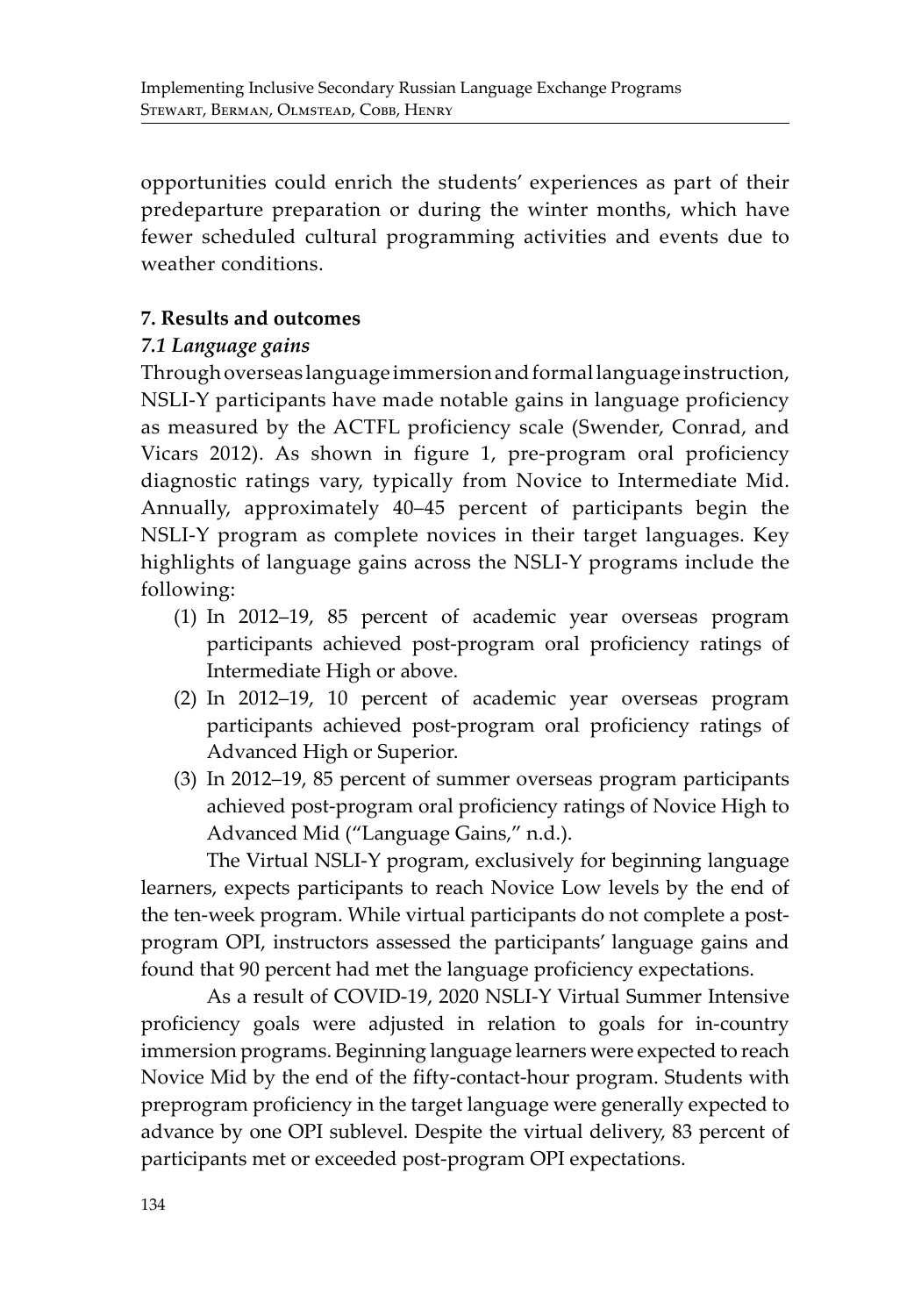

Pre-Program Oral Proficiency Interview (OPI) Post-Program Oral Proficiency Interview (OPI)

# Summer Statistics | 2012-2019



# Academic Year Statistics | 2012-2019



*Figure 1. Oral Proficiency Interview results for students who participated in academic year and summer NSLI-Y programs from 2012 to 2019*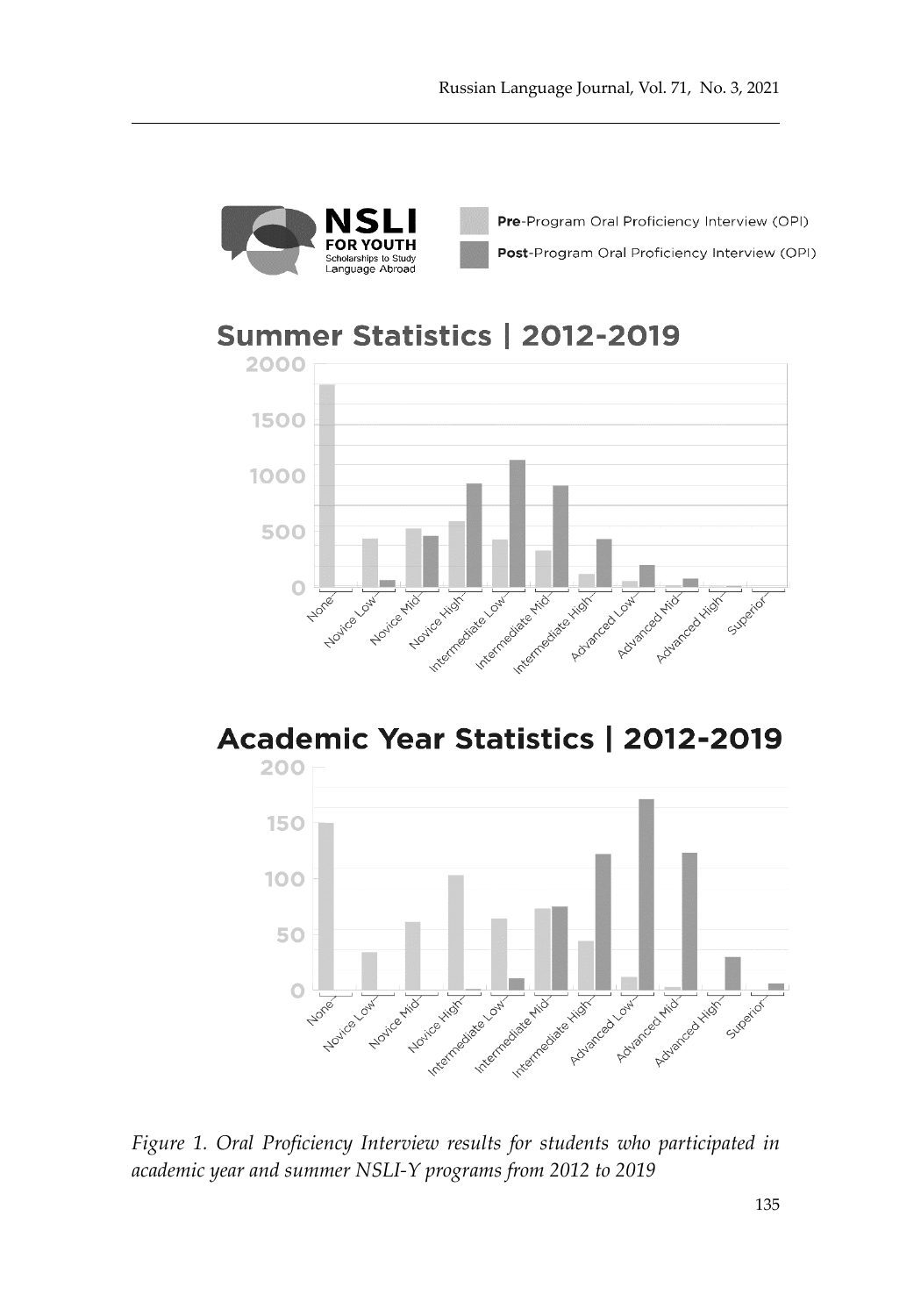# *7.2 Program impact*

NSLI-Y participants and alumni are surveyed by program staff on learning gains, satisfaction with their program experiences, and impact. Additionally, the U.S. Department of State's Bureau of Educational and Cultural Affairs Evaluation Division has evaluated NSLI-Y through an external provider (Dexis Consulting Group 2020). The evaluation was conducted over a period of multiple years, and the report was completed in 2020; it is worth noting that NSLI-Y's virtual programs were not included in the time period of the evaluation.

Several key findings were identified from this external evaluation. Alumni were satisfied with their experience with the NSLI-Y program, with over 95 percent noting that the program met or exceeded their expectations. Further, NSLI-Y has proven to be an effective educational experience: 100 percent of alumni improved their competencies in the languages studied and their understanding of the life and culture within their host countries. Notably, 80 percent of alumni continued their foreign language study after returning from their NSLI-Y experiences. Additionally, alumni noted that the program improved their ability to interact with other people; 97 percent of alumni reported that they applied general intercultural competency skills in their interactions. A Russian program alumnus noted the following in an NSLI-Y staff-implemented alumni survey in 2018: "[NSLI-Y] has given me the toolkit to navigate cultural differences and effectively collaborate with people from different backgrounds."

# **8. Conclusion**

In the implementation of the NSLI-Y Russian language program, several opportunities and trends have been identified: (1) The NSLI-Y program has created access to Russian language study for American high school students. (2) Program implementers must actively and intentionally consider accessibility in program design. (3) Just as the NSLI-Y program aims to represent the diversity of the United States, the program is positioned to introduce American students to the diversity of the Russianspeaking world. (4) Students who participate in the program make significant Russian language gains on the ACTFL oral proficiency scale. (5) The majority of program alumni express interest in continuing their language and regional studies.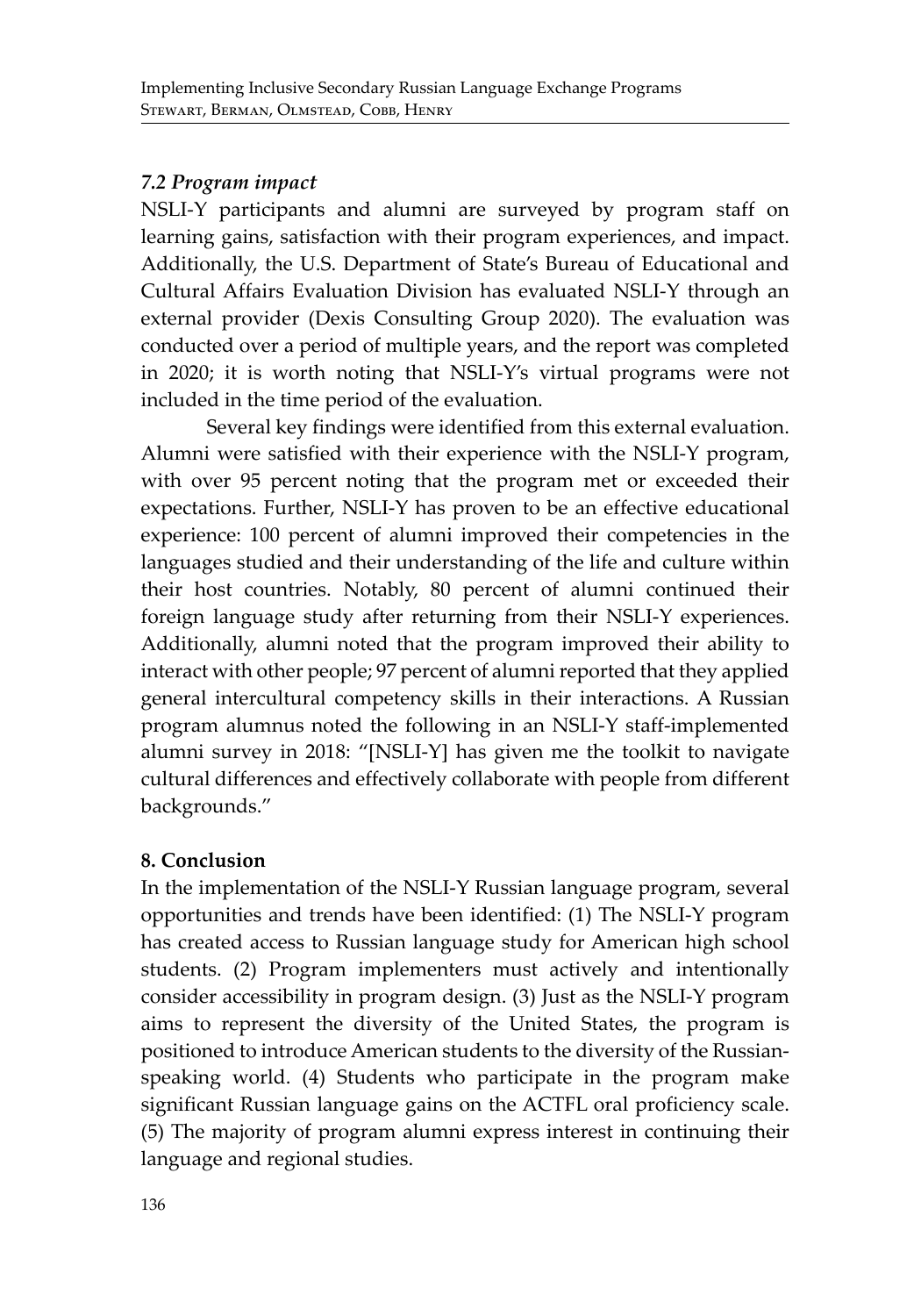This discussion has explored applied examples of program implementation to demonstrate methods of intentionally considering accessibility and incorporating diverse themes into program design. While there is a need for more data on high school study abroad programs and further development of inclusive practices, the examples outlined here provide insights into the effects of such programming. In particular, the qualitative descriptions detailed here model creative solutions for holistically embedding themes of diversity into all phases of students' experiences.

The NSLI-Y program's work with diversity, equity, and inclusion is an ongoing and evolving process. This work will continue to require intentional inclusive program design, quality language instruction, regular evaluations, innovation, and commitment to the students and communities served by the program.

#### **References**

- Ali, Diana. "Safe Spaces and Brave Spaces: Historical Context and Recommendations for Student Affairs Professionals." *NASPA Policy and Practice Series*, no. 2 (October 2017): 1–13.
- Dexis Consulting Group. 2020. *Evaluation Report: Department of State Bureau of Educational and Cultural Affairs (ECA) Evaluation of the National Security Language Initiative for Youth (NSLI-Y).* https://eca. state.gov/files/bureau/ww\_nsli\_y\_eval\_report\_sep\_2020.pdf.
- "Diversity and Inclusion." NSLI-Y. Accessed March 29, 2021. https:// www.nsliforyouth.org/languages-and-program-experience/ diversity-and-inclusion/.
- "Future Leaders Exchange: At-a-Glance." United States Department of State: Bureau of Educational and Cultural Affairs. Accessed March 29, 2021. https://exchanges.state.gov/non-us/program/future-leaders-exchange.
- Ireland, Corydon. "The Pogrom That Transformed 20th Century Jewry." Harvard News Office. April 9, 2009. https://news.harvard.edu/gazette/ story/2009/04/the-pogrom-that-transformed-20th-century-jewry/.
- "Language Gains." NSLI-Y. Accessed March 29, 2021. https://www. nsliforyouth.org/impact/alumni-achievements-and-highlights/ language-gains/.
- "NEWL: About NEWL." American Councils for International Education. Accessed March 29, 2021. https://www.americancouncils.org/newl.